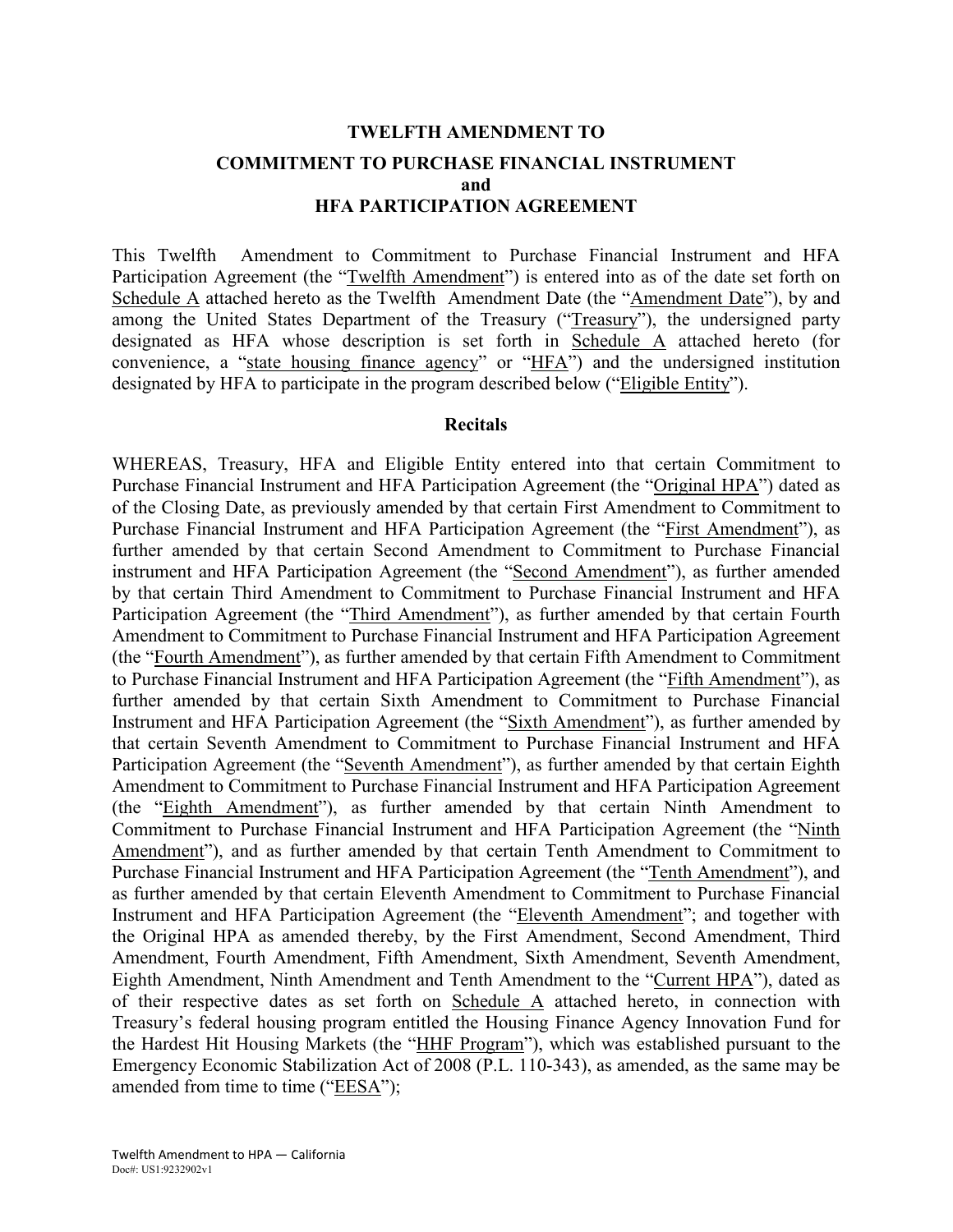WHEREAS, HFA and Eligible Entity submitted a request to Treasury to make certain revisions to their Service Schedules and Permitted Expenses, as applicable, and Treasury has agreed to the same;

WHEREAS, HFA, Eligible Entity and Treasury wish to enter into this Twelfth Amendment to document all approved modifications to the Service Schedules and Permitted Expenses, as applicable;

Accordingly, in consideration of the representations, warranties, and mutual agreements set forth herein and for other good and valuable consideration, the receipt and sufficiency of which are hereby acknowledged, Treasury, HFA and Eligible Entity agree as follows.

## **Agreement**

## **1. Amendments**

A. Definitions. All references in the Current HPA to the "Agreement" shall mean the Current HPA, as further amended by this Twelfth Amendment; and all references in the Current HPA to Schedules A, B or C shall mean the Schedules A, B or C attached to this Twelfth Amendment. All references herein to the "HPA" shall mean the Current HPA, as further amended by this Twelfth Amendment.

B. Schedule A. Schedule A attached to the Current HPA is hereby deleted in its entirety and replaced with Schedule A attached to this Twelfth Amendment.

C. Schedule B. Schedule B attached to the Current HPA is hereby deleted in its entirety and replaced with Schedule B attached to this Twelfth Amendment.

D. Schedule C. Schedule C attached to the Current HPA is hereby deleted in its entirety and replaced with Schedule C attached to this Twelfth Amendment.

## **2. Representations, Warranties and Covenants**

A. HFA and Eligible Entity. HFA and Eligible Entity, each for itself, make the following representations, warranties and covenants to Treasury and the truth and accuracy of such representations and warranties and compliance with and performance of such covenants are continuing obligations of HFA and Eligible Entity, each as to itself. In the event that any of the representations or warranties made herein cease to be true and correct or HFA or Eligible Entity breaches any of its covenants made herein, HFA or Eligible Entity, as the case may be, agrees to notify Treasury immediately and the same shall constitute an Event of Default under the HPA.

(1) HFA and Eligible Entity each hereby certifies, represents and warrants as of the date hereof that each of the representations and warranties of HFA or Eligible Entity, as applicable, contained in the HPA are true, correct, accurate and complete in all material respects as of the date hereof. All covenants of HFA or Eligible Entity, as applicable, contained in the HPA shall remain in full force and effect and neither HFA, nor Eligible Entity is in breach of any such covenant.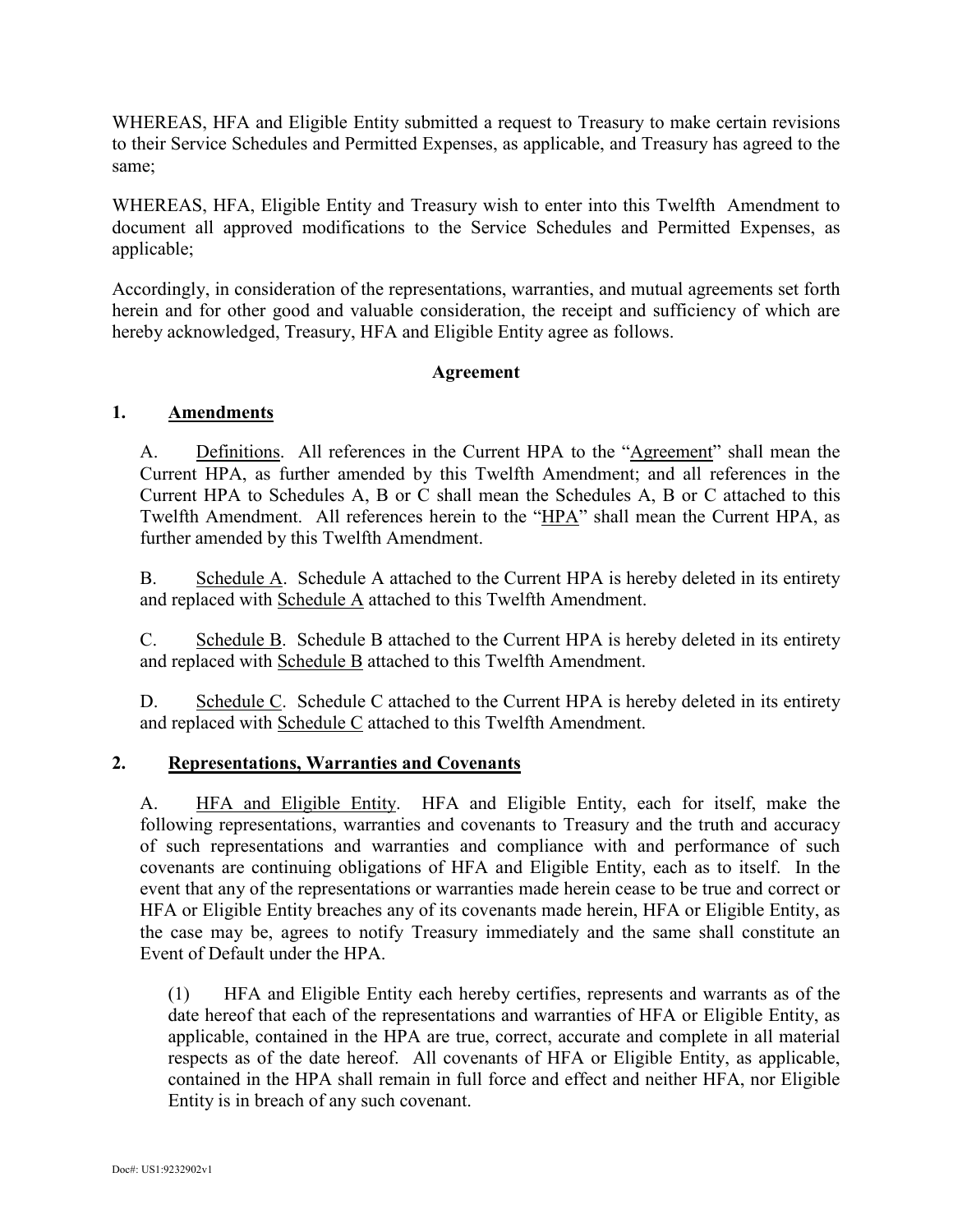(2) Eligible Entity has the full corporate power and authority to enter into, execute, and deliver this Twelfth Amendment and any other closing documentation delivered to Treasury in connection with this Twelfth Amendment, and to perform its obligations hereunder and thereunder.

(3) HFA has the full legal power and authority to enter into, execute, and deliver this Twelfth Amendment and any other closing documentation delivered to Treasury in connection with this Twelfth Amendment, and to perform its obligations hereunder and thereunder.

## **3. Miscellaneous**

A. The recitals set forth at the beginning of this Twelfth Amendment are true and accurate and are incorporated herein by this reference.

B. Capitalized terms used but not defined herein shall have the meanings ascribed to them in the HPA.

C. Any provision of the HPA that is determined to be prohibited or unenforceable in any jurisdiction shall, as to such jurisdiction, be ineffective to the extent of such prohibition or unenforceability without invalidating the remaining provisions of the HPA, and no such prohibition or unenforceability in any jurisdiction shall invalidate such provision in any other jurisdiction.

D. This Twelfth Amendment may be executed in two or more counterparts (and by different parties on separate counterparts), each of which shall be deemed an original, but all of which together shall constitute one and the same instrument. Facsimile or electronic copies of this Twelfth Amendment shall be treated as originals for all purposes.

## [SIGNATURE PAGE FOLLOWS; REMAINDER OF PAGE INTENTIONALLY LEFT BLANK]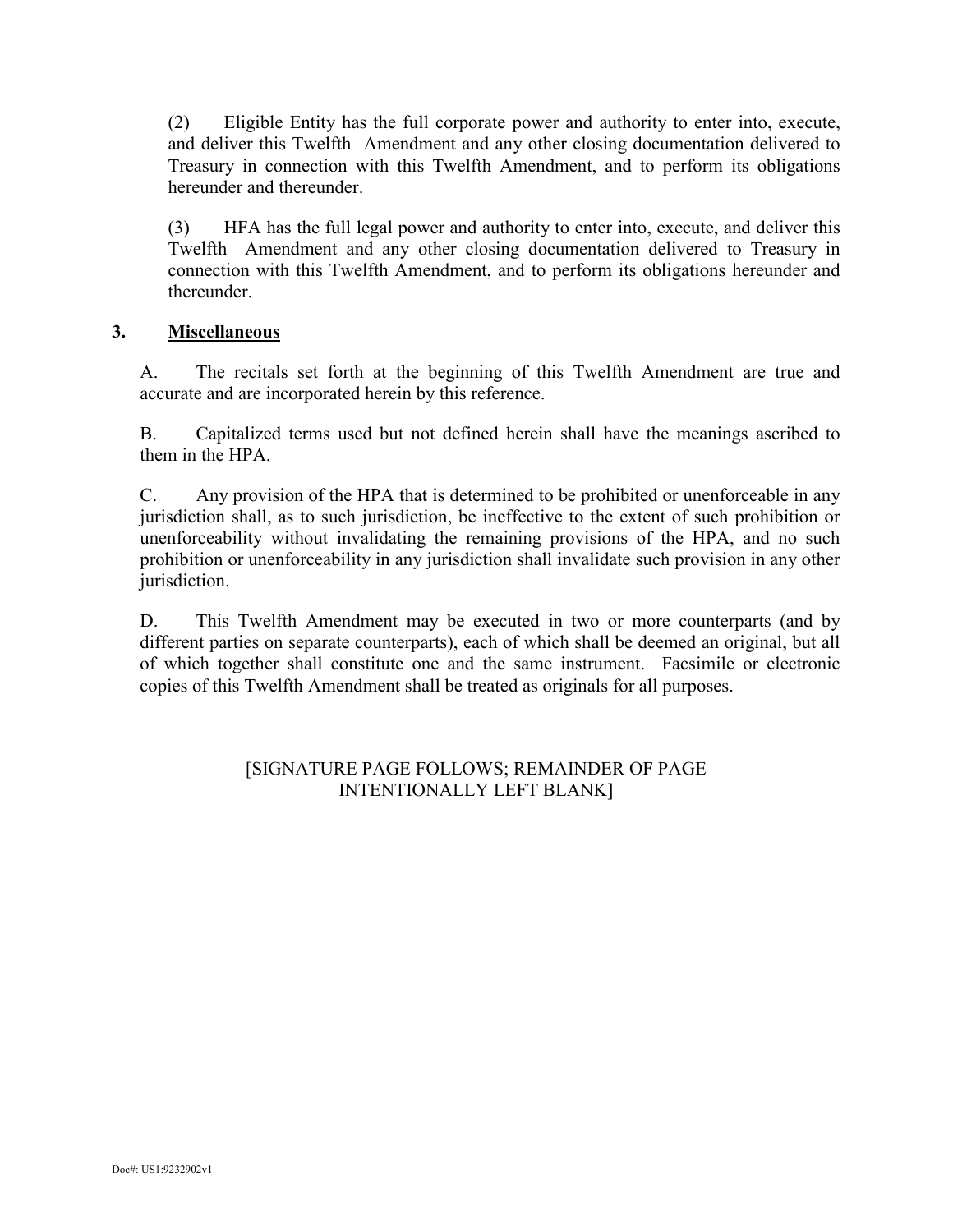**In Witness Whereof**, HFA, Eligible Entity and Treasury by their duly authorized officials hereby execute and deliver this Twelfth Amendment to Commitment to Purchase Financial Instrument and HFA Participation Agreement as of the Amendment Date.

## **HFA**: **TREASURY**:

CALIFORNIA HOUSING FINANCE **AGENCY** 

UNITED STATES DEPARTMENT OF THE **TREASURY** 

By: /s/ Claudia Cappio By: Name: Claudia Cappio Name: Timothy J. Bowler

Title: Executive Director Title: Acting Assistant Secretary for Financial Stability

#### **ELIGIBLE ENTITY**:

CALHFA MORTGAGE ASSISTANCE **CORPORATION** 

By: /s/ Diane Richardson Name: Diane Richardson Title: President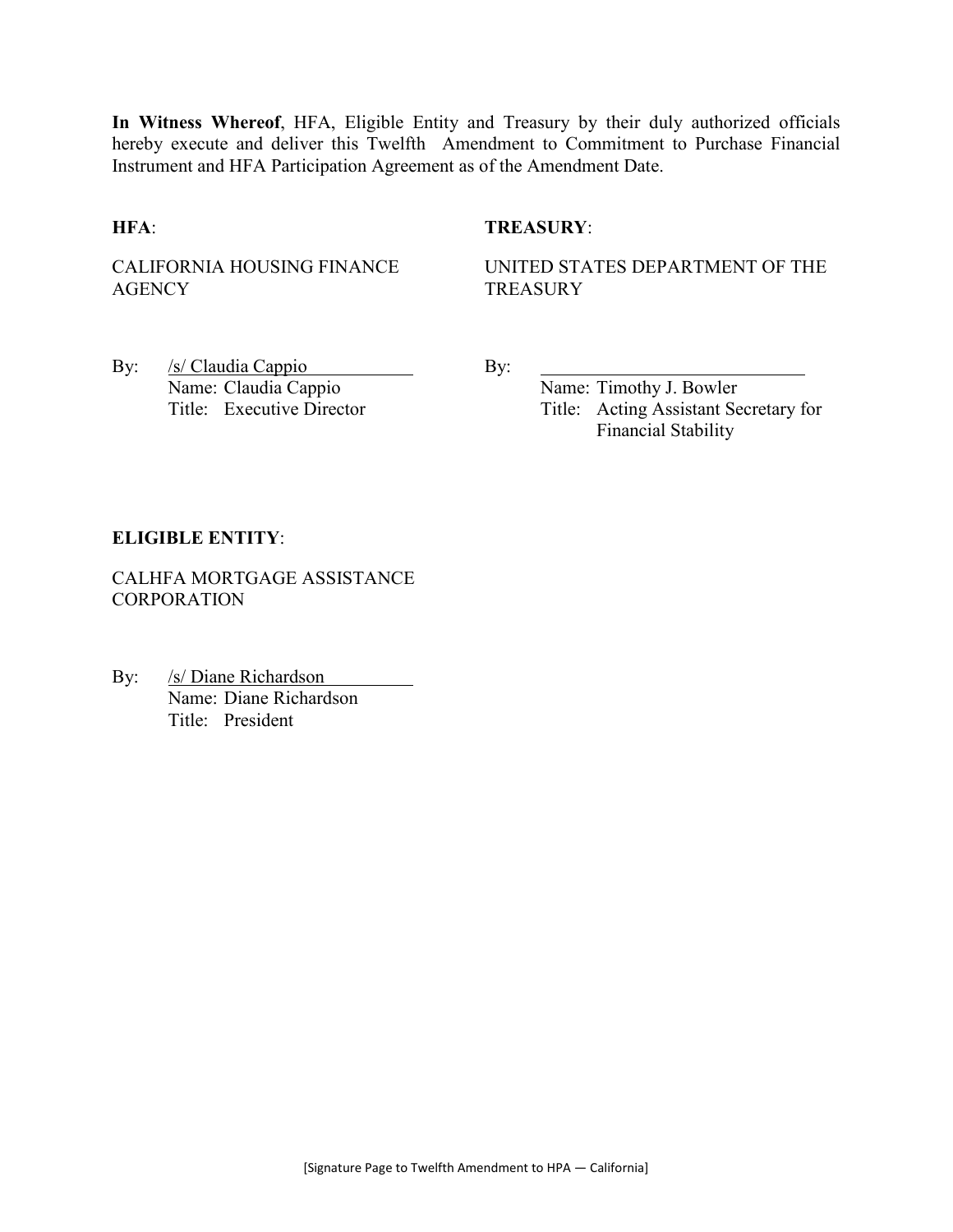# **EXHIBITS AND SCHEDULES**

Schedule A Basic Information<br>Schedule B Service Schedules

Schedule B Service Schedules<br>Schedule C Permitted Expense

Permitted Expenses

## **SCHEDULE A**

# **BASIC INFORMATION**

| <b>Eligible Entity Information:</b><br>Name of the Eligible Entity:<br>Corporation | CalHFA                         | Mortgage                             | Assistance |
|------------------------------------------------------------------------------------|--------------------------------|--------------------------------------|------------|
| Corporate or other organizational form:                                            |                                | Nonprofit Public Benefit Corporation |            |
| Jurisdiction of organization:                                                      | California                     |                                      |            |
| Notice Information:                                                                |                                |                                      |            |
| <b>HFA</b> Information:<br>Name of HFA:                                            |                                | California Housing Finance Agency    |            |
| Organizational form:                                                               |                                | Agency of the State of California    |            |
| Date of Application:                                                               | April 16, 2010                 |                                      |            |
| Date of Action Plan:                                                               | September 1, 2010              |                                      |            |
| Notice Information:                                                                |                                |                                      |            |
| Program Participation Cap:                                                         | \$1,975,334,096.00             |                                      |            |
| Portion of Program Participation Cap<br>Representing Original HHF Funds:           | 699,600,000.00<br>$\mathbb{S}$ |                                      |            |
| Portion of Program Participation Cap<br>Representing Unemployment HHF Funds:       | 476,257,070.00<br>\$           |                                      |            |
| Permitted Expenses:                                                                | 148,150,057.20<br>\$           |                                      |            |
| Closing Date:                                                                      | June 23, 2010                  |                                      |            |
| <b>First Amendment Date:</b>                                                       | September 23, 2010             |                                      |            |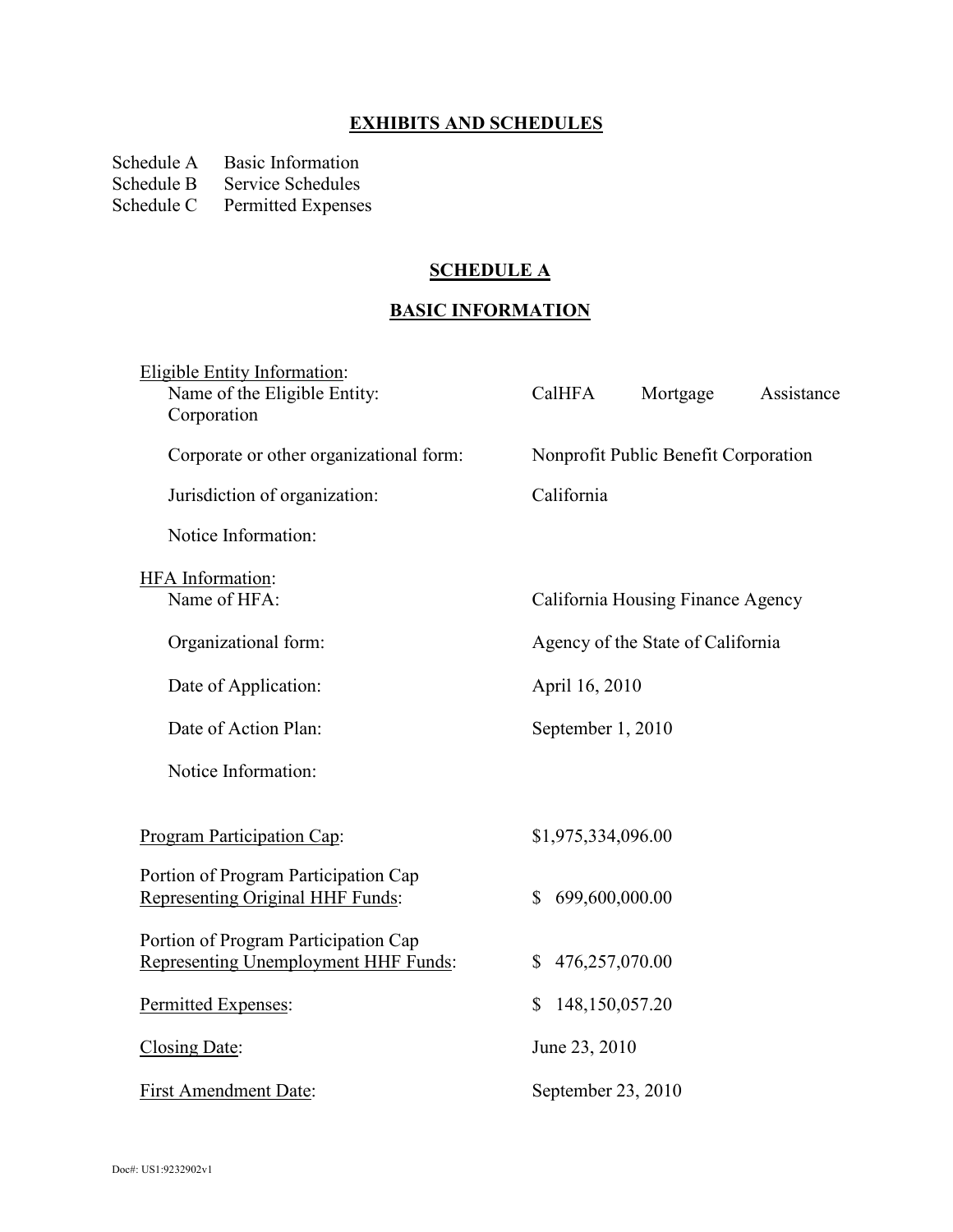| <b>Second Amendment Date:</b>                          | September 29, 2010                                                                                                                                                     |
|--------------------------------------------------------|------------------------------------------------------------------------------------------------------------------------------------------------------------------------|
| Third Amendment Date:                                  | December 16, 2010                                                                                                                                                      |
| Fourth Amendment Date:                                 | March 31, 2011                                                                                                                                                         |
| Fifth Amendment Date:                                  | August 3, 2011                                                                                                                                                         |
| <b>Sixth Amendment Date:</b>                           | October 28, 2011                                                                                                                                                       |
| <b>Seventh Amendment Date:</b>                         | May 3, 2012                                                                                                                                                            |
| <b>Eighth Amendment Date:</b>                          | July 17, 2012                                                                                                                                                          |
| <b>Ninth Amendment Date:</b>                           | December 14, 2012                                                                                                                                                      |
| Tenth Amendment Date:                                  | June 6, 2013                                                                                                                                                           |
| <b>Eleventh Amendment Date:</b>                        | September 20, 2013                                                                                                                                                     |
| <b>Twelfth Amendment Date:</b>                         | February 27, 2014                                                                                                                                                      |
| <b>Eligible Entity Depository Account Information:</b> | See account information set forth in the<br>Depository Account Control Agreement<br>between Treasury and Eligible Entity<br>regarding<br>the<br><b>HHF</b><br>Program. |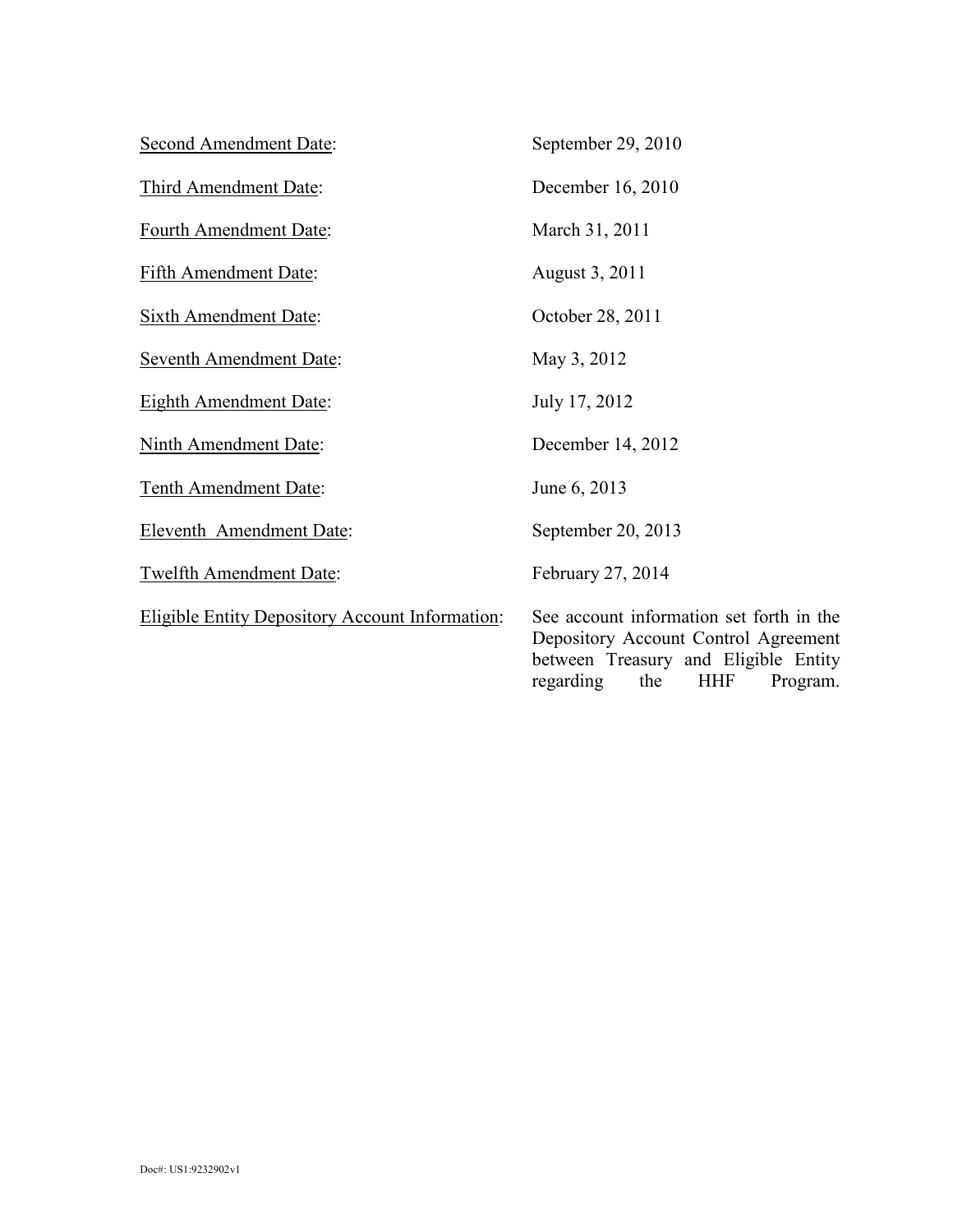## **SERVICE SCHEDULES**

The Service Schedules attached as Schedule B to the Current HPA are hereby deleted in their entirety and replaced with the attached Service Schedules (numbered sequentially as Service Schedule B-1, Service Schedule B-2, et. seq.), which collectively comprise Schedule B to the HPA.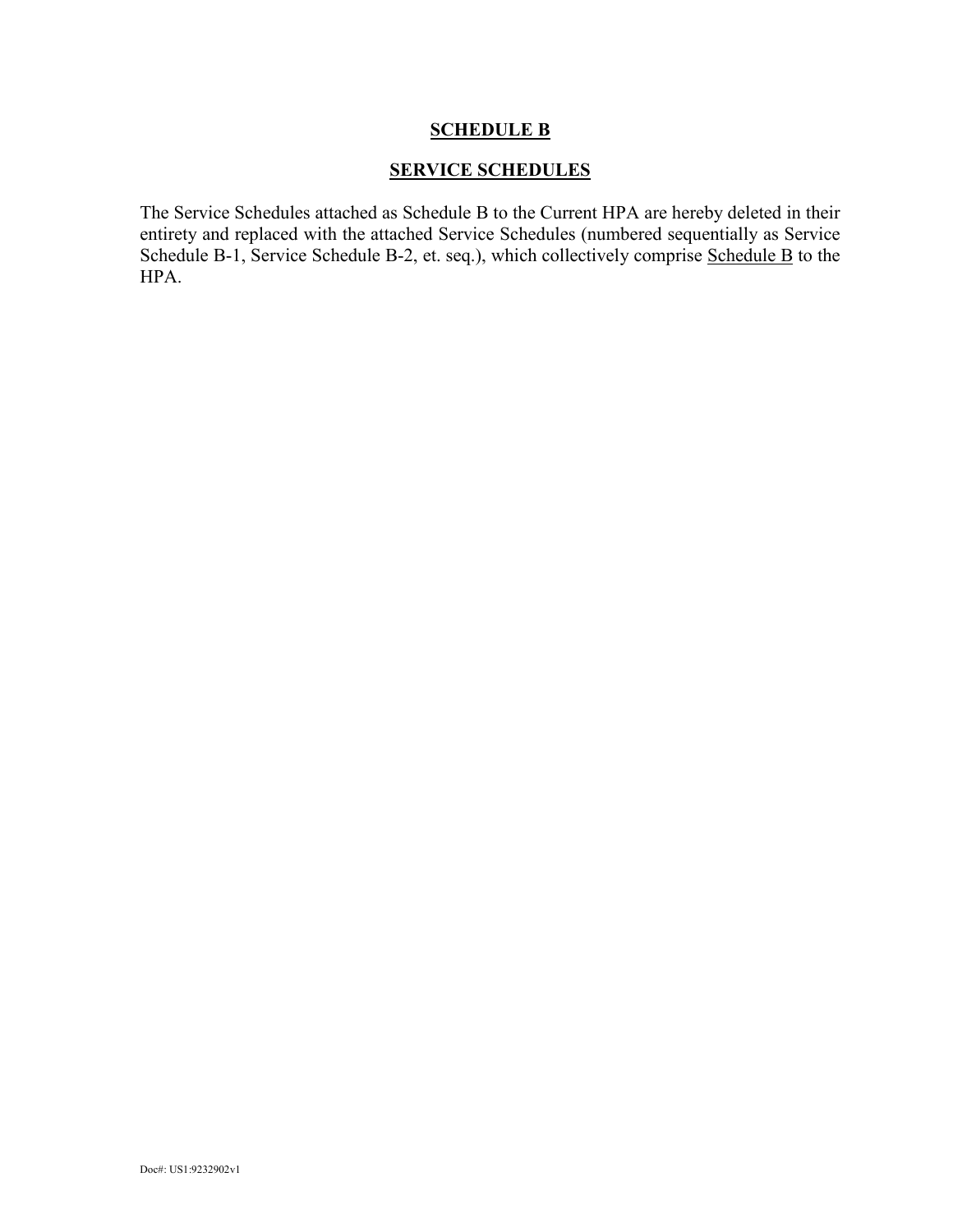## **California Housing Finance Agency Mortgage Assistance Corporation ("CalHFA MAC")**

## **UNEMPLOYMENT MORTGAGE ASSISTANCE PROGRAM**

|    | 1. Program Overview          | The Unemployment Mortgage Assistance Program ("UMA") is one of<br>CalHFA MAC's federally-funded programs developed to provide temporary<br>financial assistance to eligible California homeowners who wish to remain<br>in their homes, but have suffered a loss of income due to unemployment<br>or underemployment.<br>CalHFA MAC is partnering with financial institutions to directly provide<br>program funds to subsidize an eligible homeowner's mortgage payments.<br>UMA provides mortgage payment assistance equal to the lesser of \$3,000<br>per month or 100% of the PITI (principal, interest, tax, insurance) and any<br>escrowed homeowner's association dues or assessments, for up to twelve<br>(12) months, with the purpose of preventing avoidable foreclosures until<br>such time that the homeowner retains employment sufficient to meet the<br>demands of satisfying their regular mortgage payment. |
|----|------------------------------|-------------------------------------------------------------------------------------------------------------------------------------------------------------------------------------------------------------------------------------------------------------------------------------------------------------------------------------------------------------------------------------------------------------------------------------------------------------------------------------------------------------------------------------------------------------------------------------------------------------------------------------------------------------------------------------------------------------------------------------------------------------------------------------------------------------------------------------------------------------------------------------------------------------------------------|
| 2. | <b>Program Goals</b>         | UMA's goal is to help homeowners remain in their homes and prevent<br>avoidable foreclosures despite loss of income due to unemployment or<br>underemployment.<br>The UMA will minimize past due payments, and provide a homeowner<br>with additional time to find alternate employment and replace income<br>needed to make their mortgage payment.<br>UMA was designed to assist homeowners who are currently receiving<br>California Employment Development Department unemployment benefits,<br>and includes homeowners whose unemployment benefits lapsed or<br>expired within 30 days of the request for UMA assistance.<br>UMA was designed to complement other loss mitigation programs,<br>including increasing a homeowner's eligibility for an extended written<br>forbearance plan and/or loan modification.                                                                                                      |
|    | 3. Target Population /       | UMA is designed to target low-to-moderate income homeowners and                                                                                                                                                                                                                                                                                                                                                                                                                                                                                                                                                                                                                                                                                                                                                                                                                                                               |
|    | Areas                        | address the needs of a homeowner's specific situation in lieu of targeting                                                                                                                                                                                                                                                                                                                                                                                                                                                                                                                                                                                                                                                                                                                                                                                                                                                    |
|    |                              | certain regions or counties.                                                                                                                                                                                                                                                                                                                                                                                                                                                                                                                                                                                                                                                                                                                                                                                                                                                                                                  |
| 4. | <b>Program Allocation</b>    | \$715,595,915.28                                                                                                                                                                                                                                                                                                                                                                                                                                                                                                                                                                                                                                                                                                                                                                                                                                                                                                              |
|    | (Excluding<br>Administrative |                                                                                                                                                                                                                                                                                                                                                                                                                                                                                                                                                                                                                                                                                                                                                                                                                                                                                                                               |
|    | Expenses)                    |                                                                                                                                                                                                                                                                                                                                                                                                                                                                                                                                                                                                                                                                                                                                                                                                                                                                                                                               |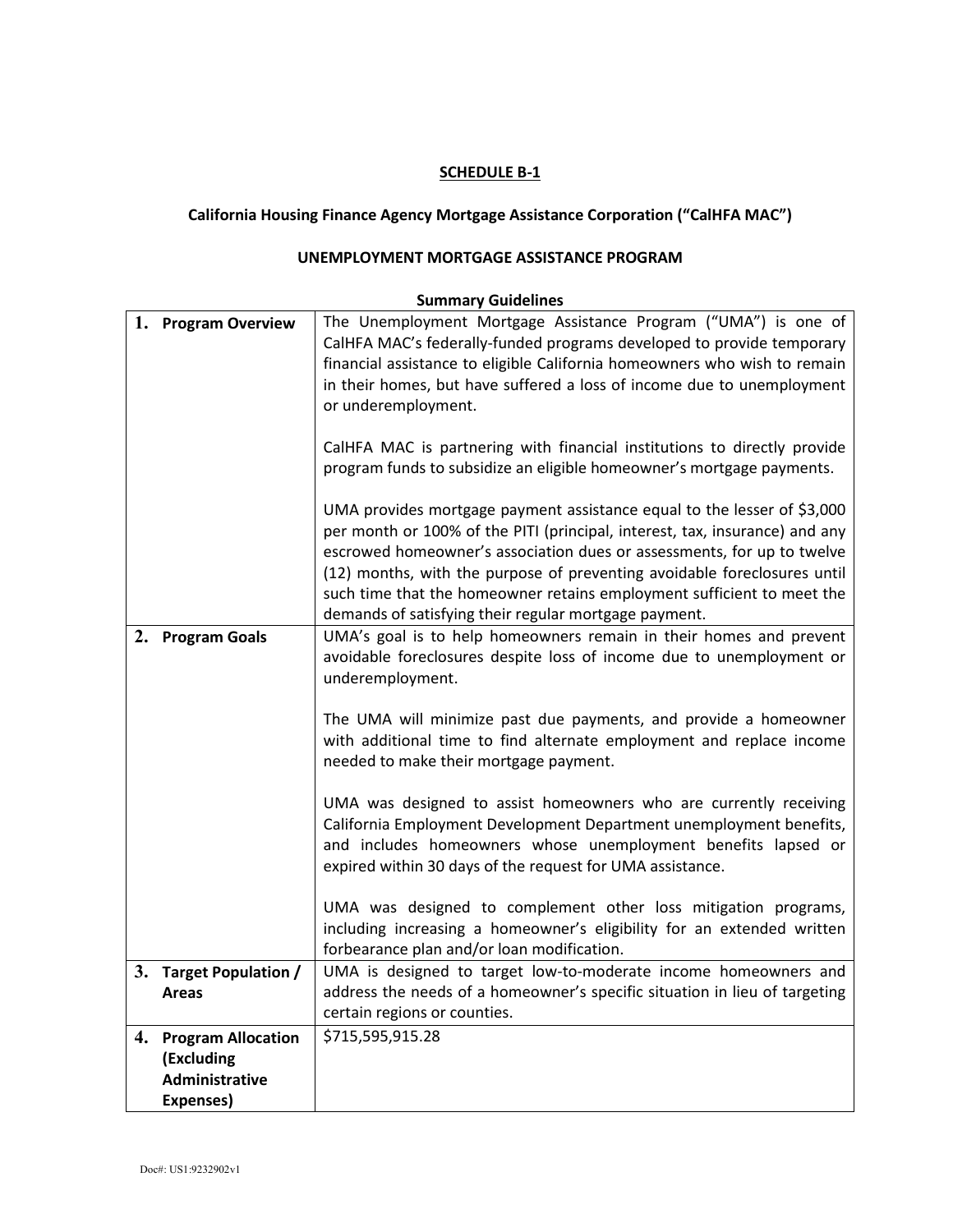| homeowner resides. Income thresholds are as posted on the Keep<br>Your Home California website.<br>Homeowner must complete and sign a Hardship Affidavit / 3rd<br>٠<br>Party Authorization to document the reason for the hardship.<br>Homeowners who have recently encountered a financial hardship<br>$\bullet$<br>due to underemployment or unemployment, including those<br>whose unemployment hardship is related to their military service.<br>Homeowner's total monthly first-lien mortgage payment PITI<br>$\bullet$<br>(principal, interest, taxes, and insurance, as applicable) and<br>escrowed association fees must exceed 31 percent of the<br>homeowner's gross monthly household income, excluding<br>unemployment benefits.<br>Homeowner must agree to provide all necessary documentation to<br>satisfy program guidelines established by CalHFA MAC.<br>Homeowner must be currently receiving California Employment<br>$\bullet$<br>Development Department unemployment benefits, and includes<br>homeowners whose unemployment benefits lapsed or expired<br>within 30 days of the request for UMA assistance.<br>General program eligibility is determined by CalHFA MAC, the<br>$\bullet$<br>housing counselor or servicer based on information received from<br>the homeowner. Program-specific eligibility is determined by<br>CalHFA MAC on a first-come, first-approved basis until program<br>funds and funding reserves have been exhausted. Loan servicer<br>will implement the HHF program based on participation<br>agreement terms and conditions.<br>Funding allocation will be tracked, monitored and performed by<br>CalHFA MAC in a centralized processing operation.<br>Current, unpaid principal balance ("UPB") (includes the interest-<br>6. Property / Loan<br>$\bullet$<br>bearing unpaid principal balance and any existing non-interest<br><b>Eligibility Criteria</b><br>bearing forbearance balance) of the first-lien mortgage loan is not<br>greater than \$729,750.<br>The property securing the mortgage loan must not be abandoned,<br>vacant or condemned.<br>The applicant must own and occupy the single family, 1-4 unit<br>home (an attached or detached house or a condominium unit)<br>located in California and it must be their primary residence.<br>Mobile homes are eligible if they are permanently affixed to the<br>real property that is secured by the first lien.<br><b>Program Exclusions</b><br>7.<br>A Notice of Default ("NOD") has been recorded on the subject<br>$\bullet$<br>property more than 60 days prior to the date of request for UMA<br>assistance.<br>Homeowner in an "active" bankruptcy is ineligible for program<br>assistance consideration. Homeowners who have previously filed<br>bankruptcy are eligible for consideration with proof of court order | 5. | <b>Borrower Eligibility</b> | Homeowner qualifies as low-to-moderate income based on per-<br>$\bullet$ |
|----------------------------------------------------------------------------------------------------------------------------------------------------------------------------------------------------------------------------------------------------------------------------------------------------------------------------------------------------------------------------------------------------------------------------------------------------------------------------------------------------------------------------------------------------------------------------------------------------------------------------------------------------------------------------------------------------------------------------------------------------------------------------------------------------------------------------------------------------------------------------------------------------------------------------------------------------------------------------------------------------------------------------------------------------------------------------------------------------------------------------------------------------------------------------------------------------------------------------------------------------------------------------------------------------------------------------------------------------------------------------------------------------------------------------------------------------------------------------------------------------------------------------------------------------------------------------------------------------------------------------------------------------------------------------------------------------------------------------------------------------------------------------------------------------------------------------------------------------------------------------------------------------------------------------------------------------------------------------------------------------------------------------------------------------------------------------------------------------------------------------------------------------------------------------------------------------------------------------------------------------------------------------------------------------------------------------------------------------------------------------------------------------------------------------------------------------------------------------------------------------------------------------------------------------------------------------------------------------------------------------------------------------------------------------------------------------------------------------------------------------------------------------------------------------------------------------------------------------|----|-----------------------------|--------------------------------------------------------------------------|
|                                                                                                                                                                                                                                                                                                                                                                                                                                                                                                                                                                                                                                                                                                                                                                                                                                                                                                                                                                                                                                                                                                                                                                                                                                                                                                                                                                                                                                                                                                                                                                                                                                                                                                                                                                                                                                                                                                                                                                                                                                                                                                                                                                                                                                                                                                                                                                                                                                                                                                                                                                                                                                                                                                                                                                                                                                                    |    | <b>Criteria</b>             | household income thresholds set forth in the county in which the         |
|                                                                                                                                                                                                                                                                                                                                                                                                                                                                                                                                                                                                                                                                                                                                                                                                                                                                                                                                                                                                                                                                                                                                                                                                                                                                                                                                                                                                                                                                                                                                                                                                                                                                                                                                                                                                                                                                                                                                                                                                                                                                                                                                                                                                                                                                                                                                                                                                                                                                                                                                                                                                                                                                                                                                                                                                                                                    |    |                             |                                                                          |
|                                                                                                                                                                                                                                                                                                                                                                                                                                                                                                                                                                                                                                                                                                                                                                                                                                                                                                                                                                                                                                                                                                                                                                                                                                                                                                                                                                                                                                                                                                                                                                                                                                                                                                                                                                                                                                                                                                                                                                                                                                                                                                                                                                                                                                                                                                                                                                                                                                                                                                                                                                                                                                                                                                                                                                                                                                                    |    |                             |                                                                          |
|                                                                                                                                                                                                                                                                                                                                                                                                                                                                                                                                                                                                                                                                                                                                                                                                                                                                                                                                                                                                                                                                                                                                                                                                                                                                                                                                                                                                                                                                                                                                                                                                                                                                                                                                                                                                                                                                                                                                                                                                                                                                                                                                                                                                                                                                                                                                                                                                                                                                                                                                                                                                                                                                                                                                                                                                                                                    |    |                             |                                                                          |
|                                                                                                                                                                                                                                                                                                                                                                                                                                                                                                                                                                                                                                                                                                                                                                                                                                                                                                                                                                                                                                                                                                                                                                                                                                                                                                                                                                                                                                                                                                                                                                                                                                                                                                                                                                                                                                                                                                                                                                                                                                                                                                                                                                                                                                                                                                                                                                                                                                                                                                                                                                                                                                                                                                                                                                                                                                                    |    |                             |                                                                          |
|                                                                                                                                                                                                                                                                                                                                                                                                                                                                                                                                                                                                                                                                                                                                                                                                                                                                                                                                                                                                                                                                                                                                                                                                                                                                                                                                                                                                                                                                                                                                                                                                                                                                                                                                                                                                                                                                                                                                                                                                                                                                                                                                                                                                                                                                                                                                                                                                                                                                                                                                                                                                                                                                                                                                                                                                                                                    |    |                             |                                                                          |
|                                                                                                                                                                                                                                                                                                                                                                                                                                                                                                                                                                                                                                                                                                                                                                                                                                                                                                                                                                                                                                                                                                                                                                                                                                                                                                                                                                                                                                                                                                                                                                                                                                                                                                                                                                                                                                                                                                                                                                                                                                                                                                                                                                                                                                                                                                                                                                                                                                                                                                                                                                                                                                                                                                                                                                                                                                                    |    |                             |                                                                          |
|                                                                                                                                                                                                                                                                                                                                                                                                                                                                                                                                                                                                                                                                                                                                                                                                                                                                                                                                                                                                                                                                                                                                                                                                                                                                                                                                                                                                                                                                                                                                                                                                                                                                                                                                                                                                                                                                                                                                                                                                                                                                                                                                                                                                                                                                                                                                                                                                                                                                                                                                                                                                                                                                                                                                                                                                                                                    |    |                             |                                                                          |
|                                                                                                                                                                                                                                                                                                                                                                                                                                                                                                                                                                                                                                                                                                                                                                                                                                                                                                                                                                                                                                                                                                                                                                                                                                                                                                                                                                                                                                                                                                                                                                                                                                                                                                                                                                                                                                                                                                                                                                                                                                                                                                                                                                                                                                                                                                                                                                                                                                                                                                                                                                                                                                                                                                                                                                                                                                                    |    |                             |                                                                          |
|                                                                                                                                                                                                                                                                                                                                                                                                                                                                                                                                                                                                                                                                                                                                                                                                                                                                                                                                                                                                                                                                                                                                                                                                                                                                                                                                                                                                                                                                                                                                                                                                                                                                                                                                                                                                                                                                                                                                                                                                                                                                                                                                                                                                                                                                                                                                                                                                                                                                                                                                                                                                                                                                                                                                                                                                                                                    |    |                             |                                                                          |
|                                                                                                                                                                                                                                                                                                                                                                                                                                                                                                                                                                                                                                                                                                                                                                                                                                                                                                                                                                                                                                                                                                                                                                                                                                                                                                                                                                                                                                                                                                                                                                                                                                                                                                                                                                                                                                                                                                                                                                                                                                                                                                                                                                                                                                                                                                                                                                                                                                                                                                                                                                                                                                                                                                                                                                                                                                                    |    |                             |                                                                          |
|                                                                                                                                                                                                                                                                                                                                                                                                                                                                                                                                                                                                                                                                                                                                                                                                                                                                                                                                                                                                                                                                                                                                                                                                                                                                                                                                                                                                                                                                                                                                                                                                                                                                                                                                                                                                                                                                                                                                                                                                                                                                                                                                                                                                                                                                                                                                                                                                                                                                                                                                                                                                                                                                                                                                                                                                                                                    |    |                             |                                                                          |
|                                                                                                                                                                                                                                                                                                                                                                                                                                                                                                                                                                                                                                                                                                                                                                                                                                                                                                                                                                                                                                                                                                                                                                                                                                                                                                                                                                                                                                                                                                                                                                                                                                                                                                                                                                                                                                                                                                                                                                                                                                                                                                                                                                                                                                                                                                                                                                                                                                                                                                                                                                                                                                                                                                                                                                                                                                                    |    |                             |                                                                          |
|                                                                                                                                                                                                                                                                                                                                                                                                                                                                                                                                                                                                                                                                                                                                                                                                                                                                                                                                                                                                                                                                                                                                                                                                                                                                                                                                                                                                                                                                                                                                                                                                                                                                                                                                                                                                                                                                                                                                                                                                                                                                                                                                                                                                                                                                                                                                                                                                                                                                                                                                                                                                                                                                                                                                                                                                                                                    |    |                             |                                                                          |
|                                                                                                                                                                                                                                                                                                                                                                                                                                                                                                                                                                                                                                                                                                                                                                                                                                                                                                                                                                                                                                                                                                                                                                                                                                                                                                                                                                                                                                                                                                                                                                                                                                                                                                                                                                                                                                                                                                                                                                                                                                                                                                                                                                                                                                                                                                                                                                                                                                                                                                                                                                                                                                                                                                                                                                                                                                                    |    |                             |                                                                          |
|                                                                                                                                                                                                                                                                                                                                                                                                                                                                                                                                                                                                                                                                                                                                                                                                                                                                                                                                                                                                                                                                                                                                                                                                                                                                                                                                                                                                                                                                                                                                                                                                                                                                                                                                                                                                                                                                                                                                                                                                                                                                                                                                                                                                                                                                                                                                                                                                                                                                                                                                                                                                                                                                                                                                                                                                                                                    |    |                             |                                                                          |
|                                                                                                                                                                                                                                                                                                                                                                                                                                                                                                                                                                                                                                                                                                                                                                                                                                                                                                                                                                                                                                                                                                                                                                                                                                                                                                                                                                                                                                                                                                                                                                                                                                                                                                                                                                                                                                                                                                                                                                                                                                                                                                                                                                                                                                                                                                                                                                                                                                                                                                                                                                                                                                                                                                                                                                                                                                                    |    |                             |                                                                          |
|                                                                                                                                                                                                                                                                                                                                                                                                                                                                                                                                                                                                                                                                                                                                                                                                                                                                                                                                                                                                                                                                                                                                                                                                                                                                                                                                                                                                                                                                                                                                                                                                                                                                                                                                                                                                                                                                                                                                                                                                                                                                                                                                                                                                                                                                                                                                                                                                                                                                                                                                                                                                                                                                                                                                                                                                                                                    |    |                             |                                                                          |
|                                                                                                                                                                                                                                                                                                                                                                                                                                                                                                                                                                                                                                                                                                                                                                                                                                                                                                                                                                                                                                                                                                                                                                                                                                                                                                                                                                                                                                                                                                                                                                                                                                                                                                                                                                                                                                                                                                                                                                                                                                                                                                                                                                                                                                                                                                                                                                                                                                                                                                                                                                                                                                                                                                                                                                                                                                                    |    |                             |                                                                          |
|                                                                                                                                                                                                                                                                                                                                                                                                                                                                                                                                                                                                                                                                                                                                                                                                                                                                                                                                                                                                                                                                                                                                                                                                                                                                                                                                                                                                                                                                                                                                                                                                                                                                                                                                                                                                                                                                                                                                                                                                                                                                                                                                                                                                                                                                                                                                                                                                                                                                                                                                                                                                                                                                                                                                                                                                                                                    |    |                             |                                                                          |
|                                                                                                                                                                                                                                                                                                                                                                                                                                                                                                                                                                                                                                                                                                                                                                                                                                                                                                                                                                                                                                                                                                                                                                                                                                                                                                                                                                                                                                                                                                                                                                                                                                                                                                                                                                                                                                                                                                                                                                                                                                                                                                                                                                                                                                                                                                                                                                                                                                                                                                                                                                                                                                                                                                                                                                                                                                                    |    |                             |                                                                          |
|                                                                                                                                                                                                                                                                                                                                                                                                                                                                                                                                                                                                                                                                                                                                                                                                                                                                                                                                                                                                                                                                                                                                                                                                                                                                                                                                                                                                                                                                                                                                                                                                                                                                                                                                                                                                                                                                                                                                                                                                                                                                                                                                                                                                                                                                                                                                                                                                                                                                                                                                                                                                                                                                                                                                                                                                                                                    |    |                             |                                                                          |
|                                                                                                                                                                                                                                                                                                                                                                                                                                                                                                                                                                                                                                                                                                                                                                                                                                                                                                                                                                                                                                                                                                                                                                                                                                                                                                                                                                                                                                                                                                                                                                                                                                                                                                                                                                                                                                                                                                                                                                                                                                                                                                                                                                                                                                                                                                                                                                                                                                                                                                                                                                                                                                                                                                                                                                                                                                                    |    |                             |                                                                          |
|                                                                                                                                                                                                                                                                                                                                                                                                                                                                                                                                                                                                                                                                                                                                                                                                                                                                                                                                                                                                                                                                                                                                                                                                                                                                                                                                                                                                                                                                                                                                                                                                                                                                                                                                                                                                                                                                                                                                                                                                                                                                                                                                                                                                                                                                                                                                                                                                                                                                                                                                                                                                                                                                                                                                                                                                                                                    |    |                             |                                                                          |
|                                                                                                                                                                                                                                                                                                                                                                                                                                                                                                                                                                                                                                                                                                                                                                                                                                                                                                                                                                                                                                                                                                                                                                                                                                                                                                                                                                                                                                                                                                                                                                                                                                                                                                                                                                                                                                                                                                                                                                                                                                                                                                                                                                                                                                                                                                                                                                                                                                                                                                                                                                                                                                                                                                                                                                                                                                                    |    |                             |                                                                          |
|                                                                                                                                                                                                                                                                                                                                                                                                                                                                                                                                                                                                                                                                                                                                                                                                                                                                                                                                                                                                                                                                                                                                                                                                                                                                                                                                                                                                                                                                                                                                                                                                                                                                                                                                                                                                                                                                                                                                                                                                                                                                                                                                                                                                                                                                                                                                                                                                                                                                                                                                                                                                                                                                                                                                                                                                                                                    |    |                             |                                                                          |
|                                                                                                                                                                                                                                                                                                                                                                                                                                                                                                                                                                                                                                                                                                                                                                                                                                                                                                                                                                                                                                                                                                                                                                                                                                                                                                                                                                                                                                                                                                                                                                                                                                                                                                                                                                                                                                                                                                                                                                                                                                                                                                                                                                                                                                                                                                                                                                                                                                                                                                                                                                                                                                                                                                                                                                                                                                                    |    |                             |                                                                          |
|                                                                                                                                                                                                                                                                                                                                                                                                                                                                                                                                                                                                                                                                                                                                                                                                                                                                                                                                                                                                                                                                                                                                                                                                                                                                                                                                                                                                                                                                                                                                                                                                                                                                                                                                                                                                                                                                                                                                                                                                                                                                                                                                                                                                                                                                                                                                                                                                                                                                                                                                                                                                                                                                                                                                                                                                                                                    |    |                             |                                                                          |
|                                                                                                                                                                                                                                                                                                                                                                                                                                                                                                                                                                                                                                                                                                                                                                                                                                                                                                                                                                                                                                                                                                                                                                                                                                                                                                                                                                                                                                                                                                                                                                                                                                                                                                                                                                                                                                                                                                                                                                                                                                                                                                                                                                                                                                                                                                                                                                                                                                                                                                                                                                                                                                                                                                                                                                                                                                                    |    |                             |                                                                          |
|                                                                                                                                                                                                                                                                                                                                                                                                                                                                                                                                                                                                                                                                                                                                                                                                                                                                                                                                                                                                                                                                                                                                                                                                                                                                                                                                                                                                                                                                                                                                                                                                                                                                                                                                                                                                                                                                                                                                                                                                                                                                                                                                                                                                                                                                                                                                                                                                                                                                                                                                                                                                                                                                                                                                                                                                                                                    |    |                             |                                                                          |
|                                                                                                                                                                                                                                                                                                                                                                                                                                                                                                                                                                                                                                                                                                                                                                                                                                                                                                                                                                                                                                                                                                                                                                                                                                                                                                                                                                                                                                                                                                                                                                                                                                                                                                                                                                                                                                                                                                                                                                                                                                                                                                                                                                                                                                                                                                                                                                                                                                                                                                                                                                                                                                                                                                                                                                                                                                                    |    |                             |                                                                          |
|                                                                                                                                                                                                                                                                                                                                                                                                                                                                                                                                                                                                                                                                                                                                                                                                                                                                                                                                                                                                                                                                                                                                                                                                                                                                                                                                                                                                                                                                                                                                                                                                                                                                                                                                                                                                                                                                                                                                                                                                                                                                                                                                                                                                                                                                                                                                                                                                                                                                                                                                                                                                                                                                                                                                                                                                                                                    |    |                             |                                                                          |
|                                                                                                                                                                                                                                                                                                                                                                                                                                                                                                                                                                                                                                                                                                                                                                                                                                                                                                                                                                                                                                                                                                                                                                                                                                                                                                                                                                                                                                                                                                                                                                                                                                                                                                                                                                                                                                                                                                                                                                                                                                                                                                                                                                                                                                                                                                                                                                                                                                                                                                                                                                                                                                                                                                                                                                                                                                                    |    |                             |                                                                          |
|                                                                                                                                                                                                                                                                                                                                                                                                                                                                                                                                                                                                                                                                                                                                                                                                                                                                                                                                                                                                                                                                                                                                                                                                                                                                                                                                                                                                                                                                                                                                                                                                                                                                                                                                                                                                                                                                                                                                                                                                                                                                                                                                                                                                                                                                                                                                                                                                                                                                                                                                                                                                                                                                                                                                                                                                                                                    |    |                             |                                                                          |
|                                                                                                                                                                                                                                                                                                                                                                                                                                                                                                                                                                                                                                                                                                                                                                                                                                                                                                                                                                                                                                                                                                                                                                                                                                                                                                                                                                                                                                                                                                                                                                                                                                                                                                                                                                                                                                                                                                                                                                                                                                                                                                                                                                                                                                                                                                                                                                                                                                                                                                                                                                                                                                                                                                                                                                                                                                                    |    |                             |                                                                          |
|                                                                                                                                                                                                                                                                                                                                                                                                                                                                                                                                                                                                                                                                                                                                                                                                                                                                                                                                                                                                                                                                                                                                                                                                                                                                                                                                                                                                                                                                                                                                                                                                                                                                                                                                                                                                                                                                                                                                                                                                                                                                                                                                                                                                                                                                                                                                                                                                                                                                                                                                                                                                                                                                                                                                                                                                                                                    |    |                             |                                                                          |
|                                                                                                                                                                                                                                                                                                                                                                                                                                                                                                                                                                                                                                                                                                                                                                                                                                                                                                                                                                                                                                                                                                                                                                                                                                                                                                                                                                                                                                                                                                                                                                                                                                                                                                                                                                                                                                                                                                                                                                                                                                                                                                                                                                                                                                                                                                                                                                                                                                                                                                                                                                                                                                                                                                                                                                                                                                                    |    |                             |                                                                          |
|                                                                                                                                                                                                                                                                                                                                                                                                                                                                                                                                                                                                                                                                                                                                                                                                                                                                                                                                                                                                                                                                                                                                                                                                                                                                                                                                                                                                                                                                                                                                                                                                                                                                                                                                                                                                                                                                                                                                                                                                                                                                                                                                                                                                                                                                                                                                                                                                                                                                                                                                                                                                                                                                                                                                                                                                                                                    |    |                             |                                                                          |
|                                                                                                                                                                                                                                                                                                                                                                                                                                                                                                                                                                                                                                                                                                                                                                                                                                                                                                                                                                                                                                                                                                                                                                                                                                                                                                                                                                                                                                                                                                                                                                                                                                                                                                                                                                                                                                                                                                                                                                                                                                                                                                                                                                                                                                                                                                                                                                                                                                                                                                                                                                                                                                                                                                                                                                                                                                                    |    |                             |                                                                          |
|                                                                                                                                                                                                                                                                                                                                                                                                                                                                                                                                                                                                                                                                                                                                                                                                                                                                                                                                                                                                                                                                                                                                                                                                                                                                                                                                                                                                                                                                                                                                                                                                                                                                                                                                                                                                                                                                                                                                                                                                                                                                                                                                                                                                                                                                                                                                                                                                                                                                                                                                                                                                                                                                                                                                                                                                                                                    |    |                             | "Dismissal" or "Discharge".                                              |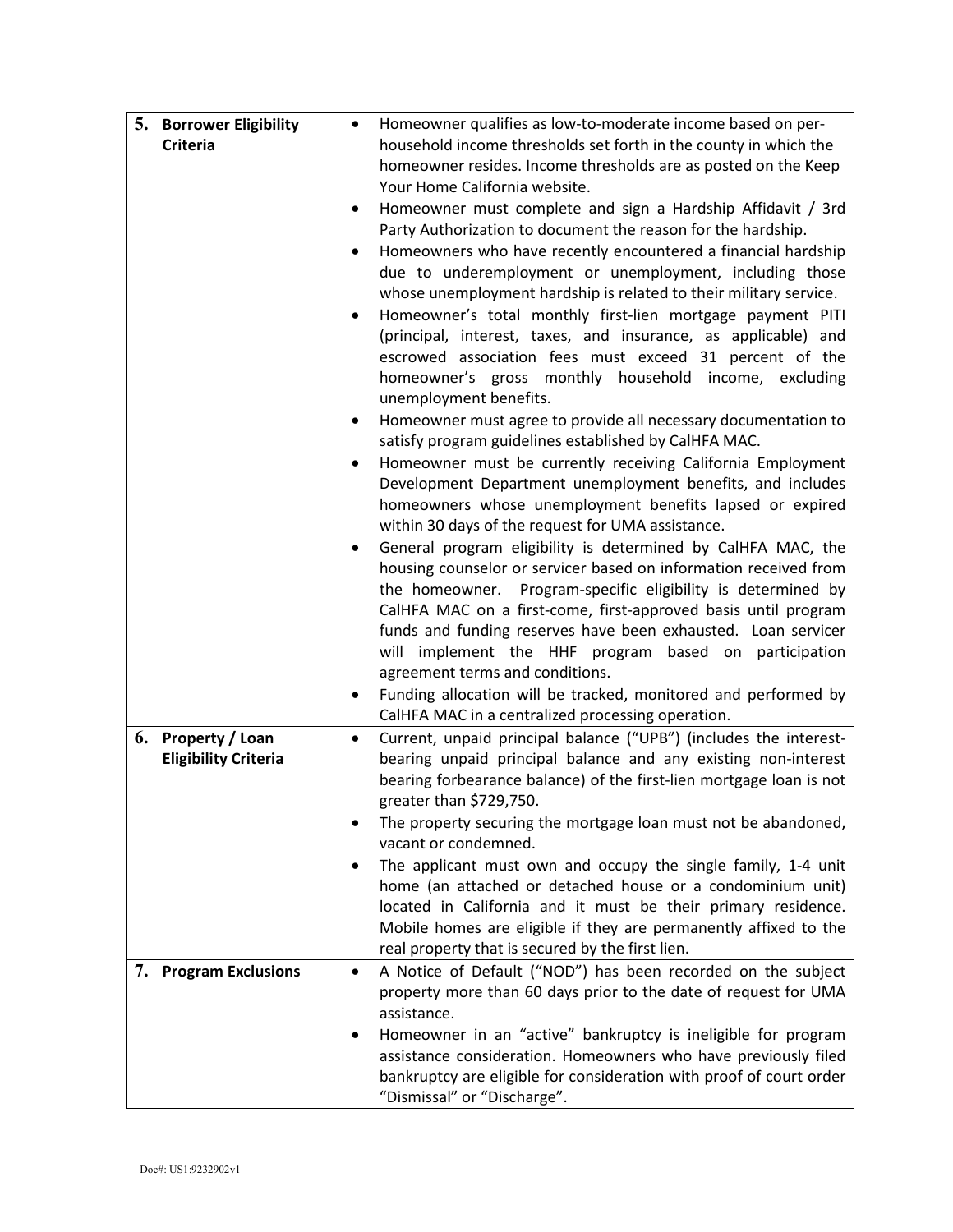|                            | Homeowner's "hardship" is a result of voluntary resignation of<br>$\bullet$  |
|----------------------------|------------------------------------------------------------------------------|
|                            | employment.                                                                  |
|                            | Homeowner in an active HAMP trial modification is not eligible for           |
|                            | UMA consideration unless the trial is cancelled.                             |
|                            | Homeowner becomes fully employed at any time during the UMA<br>$\bullet$     |
|                            | benefit period.                                                              |
|                            | Homeowner is actively being reviewed for TAP benefits.<br>٠                  |
|                            | Property is subject to a first priority lien securing a Home Equity          |
|                            | Line of Credit ("HELOC").                                                    |
| 8.<br><b>Structure of</b>  | CalHFA MAC will structure the assistance as a non-recourse, non-interest     |
| <b>Assistance</b>          | bearing subordinate loan in favor of the Eligible Entity (CalHFA MAC)        |
|                            | secured by a junior lien recorded against the property in the amount of the  |
|                            | total reduced PITI and any escrowed homeowner's association dues or          |
|                            | assessments, and equal to the total amount of HHF unemployment               |
|                            | assistance. At the conclusion of (3) three years, the subordinate loan will  |
|                            | be released. Loan funds will only be repaid to Eligible Entity (CalHFA MAC)  |
|                            | in the event of a sale or a refinance that includes cash out with sufficient |
|                            | net equity proceeds prior to forgiveness. Recovered funds will be recycled   |
|                            | in order to provide additional program assistance until December 31,         |
|                            | 2017, at which time any recovered funds will be returned to Treasury.        |
|                            | After December 31, 2017, any remaining or returned funds will be             |
|                            | returned to Treasury.                                                        |
| 9.<br><b>Per Household</b> | Up to \$36,000 per household in total (average funding of \$17,367.95),      |
| Assistance                 | equaling the lesser of \$3,000 per month or 100% of PITI and any escrowed    |
|                            | homeowner's association dues or assessments (and in all cases, subject to    |
|                            | the HHF program maximum benefit cap of \$100,000 with respect to             |
|                            | monies previously received under other HHF programs, if any).                |
| 10. Duration of            | Homeowner participation in UMA is limited to twelve (12) months              |
| <b>Assistance</b>          | maximum.                                                                     |
| 11. Estimated Number       | Approximately 41,202. This figure is based on loans with unpaid principal    |
| of Participating           | balances ranging from \$200,000 to \$400,000 with an average funding of      |
| <b>Households</b>          | \$17,367.95.                                                                 |
| 12. Program Inception      | The statewide launch of UMA was January 10, 2011 and it will continue up     |
| /Duration                  | to five (5) years or until funding is fully reserved.                        |
|                            |                                                                              |
| 13. Program                | UMA will serve as a gateway to homeowner programs aimed at                   |
| <b>Interactions with</b>   | reinstatement and principal reduction, as permitted by program               |
| Other                      | guidelines.                                                                  |
| <b>HFA/Programs</b>        |                                                                              |
| 14. Program                | This benefit may precede or extend HAMP, including HAMP UP, for              |
| <b>Interactions with</b>   | temporary unemployment assistance which when combined may provide            |
| <b>HAMP</b>                | assistance for more than one year. HAMP UP currently offers a minimum        |
|                            | of twelve months' forbearance for some homeowners.                           |
| 15. Program Leverage       | Upon completion of all UMA benefit assistance payments and based on          |
| with Other Financial       | homeowner need, the servicer agrees to consider an extension of              |
|                            | unemployment forbearance plan (such as HAMP UP or other proprietary          |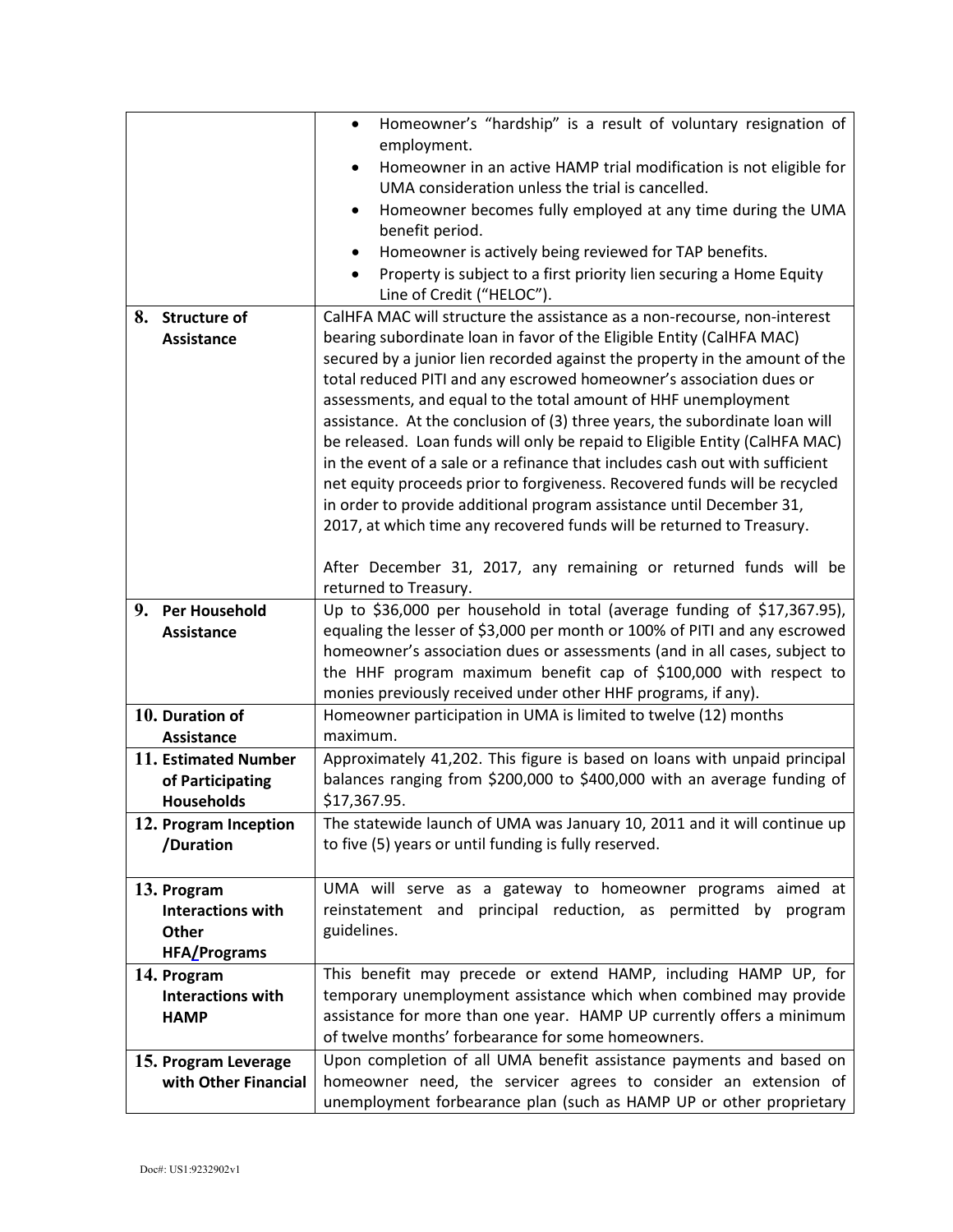| <b>Resources</b>                                    | program) or other foreclosure prevention program, as applicable and per<br>investor guidelines. |  |
|-----------------------------------------------------|-------------------------------------------------------------------------------------------------|--|
|                                                     | CalHFA MAC will request that the loan servicer waive fees (e.g., NSF and<br>late charges).      |  |
| 16. Qualify as an<br><b>Unemployment</b><br>Program | ⊠ Yes<br>$\Box$ No                                                                              |  |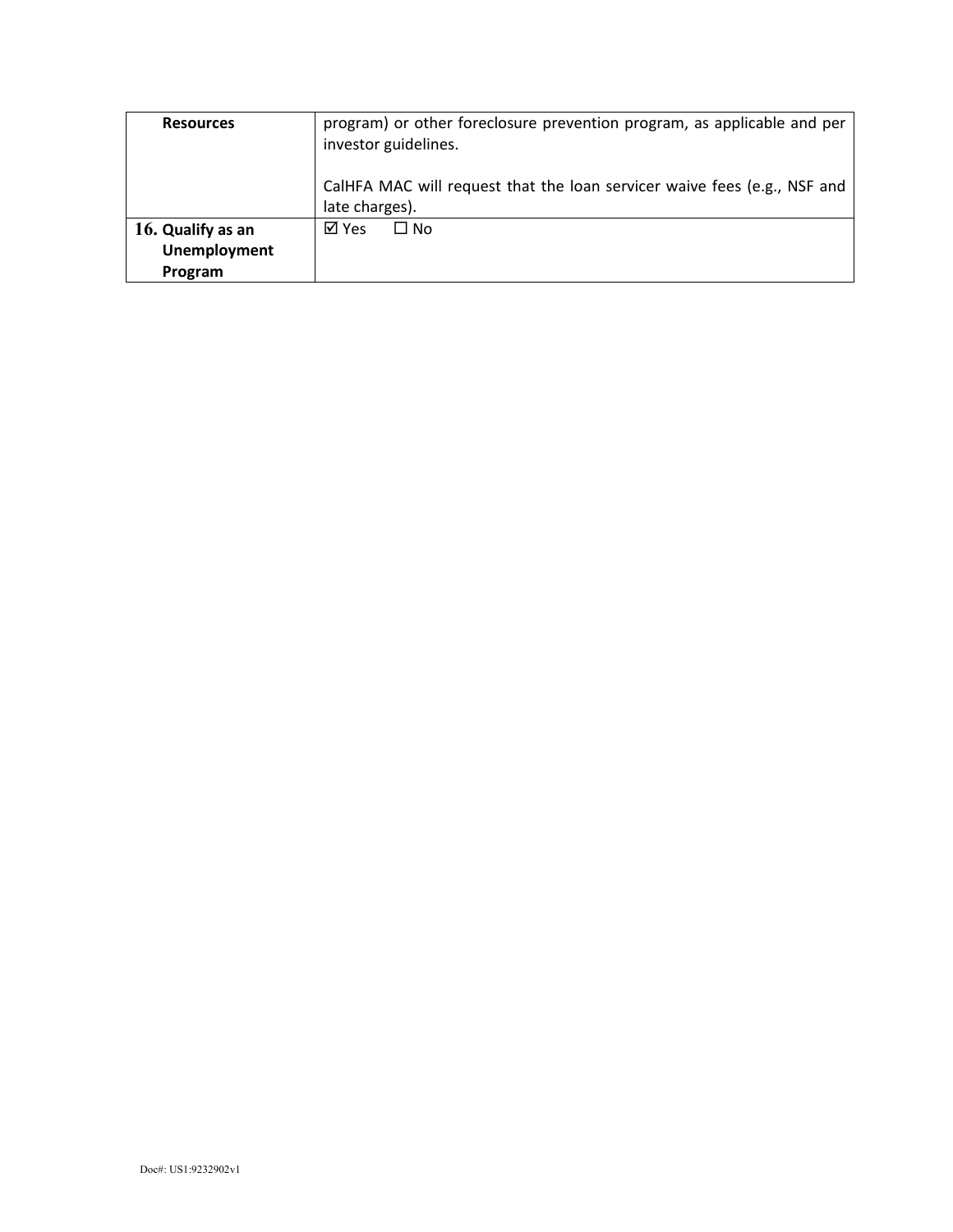## **California Housing Finance Agency Mortgage Assistance Corporation ("CalHFA MAC")**

#### **MORTGAGE REINSTATEMENT ASSISTANCE PROGRAM**

| 1. | <b>Program Overview</b>        | The Mortgage Reinstatement Assistance Program ("MRAP") is one of             |
|----|--------------------------------|------------------------------------------------------------------------------|
|    |                                | CalHFA MAC's federally-funded programs developed to provide                  |
|    |                                | temporary financial assistance to eligible homeowners who wish to            |
|    |                                | remain in their homes, but are in imminent danger of losing their home to    |
|    |                                | foreclosure.                                                                 |
|    |                                |                                                                              |
|    |                                | MRAP provides funds to assist income-qualified homeowners to help            |
|    |                                | them cure their delinquent first mortgage loan arrearages, which may         |
|    |                                | also include payments needed to reinstate their loans from foreclosure.      |
| 2. | <b>Program Goals</b>           | The MRAP will prevent avoidable foreclosures by helping homeowners           |
|    |                                |                                                                              |
|    |                                | reinstate their past due first mortgage loans.                               |
|    |                                |                                                                              |
|    |                                | MRAP will also mitigate the need for large reinstatement dollars to be       |
|    |                                | capitalized with remaining loan balance, and thus, broaden the               |
|    |                                | population of homeowners who qualify for modification.                       |
|    | 3. Target Population /         | MRAP is designed to target low-to-moderate income homeowners and             |
|    | <b>Areas</b>                   | address the needs of a homeowner's specific situation in lieu of targeting   |
|    |                                | certain regions or counties.                                                 |
| 4. | Program Allocation             | \$165,900,000.00                                                             |
|    | (Excluding                     |                                                                              |
|    | Administrative                 |                                                                              |
|    | Expenses)                      |                                                                              |
| 5. | <b>Borrower</b><br>Eligibility | Homeowner qualifies as low-to-moderate income based on per-<br>$\bullet$     |
|    | <b>Criteria</b>                | household income thresholds set forth in the county in which the             |
|    |                                | homeowner resides. Income thresholds are as posted on the Keep               |
|    |                                | Your Home California website.                                                |
|    |                                | Homeowner must complete and sign a Hardship Affidavit / 3rd Party<br>٠       |
|    |                                | Authorization to document the reason for the hardship.                       |
|    |                                | Homeowners who have recently encountered a financial hardship<br>$\bullet$   |
|    |                                | due to their military service are eligible.                                  |
|    |                                |                                                                              |
|    |                                | Homeowner has adequate income to sustain reinstated first- lien<br>$\bullet$ |
|    |                                | mortgage loan, per CalHFA MAC approved investor guidelines.                  |
|    |                                | Homeowner must agree to provide all necessary documentation to<br>٠          |
|    |                                | satisfy program guidelines established by CalHFA MAC.                        |
|    |                                | Mortgage loan is delinquent as substantiated by homeowner's<br>$\bullet$     |
|    |                                | hardship documentation. The delinquency and the total amount                 |
|    |                                | required to cure the delinquency is verified with the servicer. Loans in     |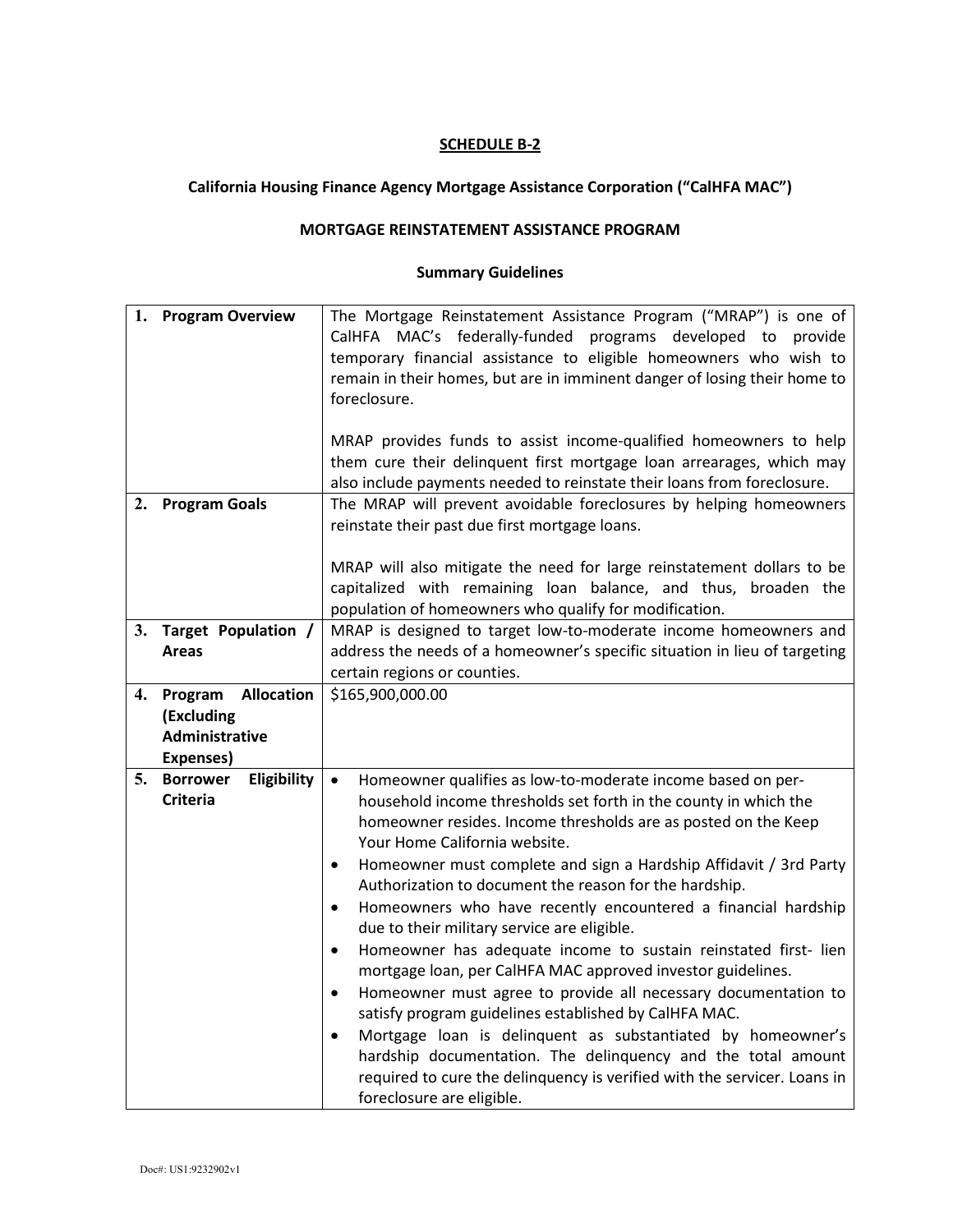| 6. | Property / Loan<br><b>Eligibility Criteria</b> | ٠<br>٠ | ٠              | The homeowner's first-lien PITI, and any escrowed homeowner's<br>association dues or assessments, payment must be a maximum of<br>38% of the gross household income excluding temporary income<br>(e.g., unemployment or short-term disability benefits) to meet the<br>definition of an affordable payment. Reinstatement assistance may<br>be combined with a loan modification (that meets the CalHFA MAC<br>modification and program guidelines) in order to achieve the<br>definition of an affordable payment.<br>On a case by case basis, CalHFA MAC reserves the right to review and<br>approve investor program guidelines that utilize affordable mortgage<br>definitions greater than 38%.<br>General program eligibility is determined by CalHFA MAC, the housing<br>counselor or servicer based on information received from the<br>homeowner. Program-specific eligibility is determined by CalHFA<br>MAC on a first-come, first-approved basis until program funds and<br>funding reserves have been exhausted. Loan servicer will implement<br>the HHF program based on participation agreement terms and<br>conditions.<br>Funding allocation will be tracked, monitored and performed by<br>CalHFA MAC in a centralized processing operation.<br>Current, unpaid principal balance ("UPB") (includes the interest-<br>bearing unpaid principal balance and any existing non-interest<br>bearing forbearance balance) of the first-lien mortgage loan is not<br>greater than \$729,750.<br>The property securing the mortgage loan must not be<br>abandoned, vacant or condemned.<br>The applicant must own and occupy the single family, 1-4 unit |
|----|------------------------------------------------|--------|----------------|---------------------------------------------------------------------------------------------------------------------------------------------------------------------------------------------------------------------------------------------------------------------------------------------------------------------------------------------------------------------------------------------------------------------------------------------------------------------------------------------------------------------------------------------------------------------------------------------------------------------------------------------------------------------------------------------------------------------------------------------------------------------------------------------------------------------------------------------------------------------------------------------------------------------------------------------------------------------------------------------------------------------------------------------------------------------------------------------------------------------------------------------------------------------------------------------------------------------------------------------------------------------------------------------------------------------------------------------------------------------------------------------------------------------------------------------------------------------------------------------------------------------------------------------------------------------------------------------------------------------------------------------------------------------|
|    |                                                |        |                | home (an attached or detached house or a condominium unit)<br>located in California and it must be their primary residence.<br>Mobile homes are eligible if they are permanently affixed to the<br>real property that is secured by the first lien.                                                                                                                                                                                                                                                                                                                                                                                                                                                                                                                                                                                                                                                                                                                                                                                                                                                                                                                                                                                                                                                                                                                                                                                                                                                                                                                                                                                                                 |
| 7. | <b>Program Exclusions</b>                      |        | $\bullet$<br>٠ | Homeowner in an "active" bankruptcy is ineligible for MRAP<br>assistance consideration. Homeowners who have previously filed<br>bankruptcy are eligible for consideration with proof of court<br>order "Dismissal" or "Discharge".<br>MRAP benefit assistance request for reinstatement with a first-<br>lien PITI and any escrowed homeowner's association dues or<br>assessments, payment of greater than 38% of the homeowner's<br>gross monthly household income, excluding temporary income<br>(e.g., unemployment or short-term disability benefits) will be<br>considered unaffordable<br>and is excluded<br>from<br><b>MRAP</b><br>reinstatement benefit assistance unless that assistance is<br>combined with a loan modification (that meets CalHFA MAC<br>modification and program guidelines).<br>Loan is less than two (2) payments past due as of the date of<br>request for assistance.<br>Property is subject to a first priority lien securing a Home Equity                                                                                                                                                                                                                                                                                                                                                                                                                                                                                                                                                                                                                                                                                       |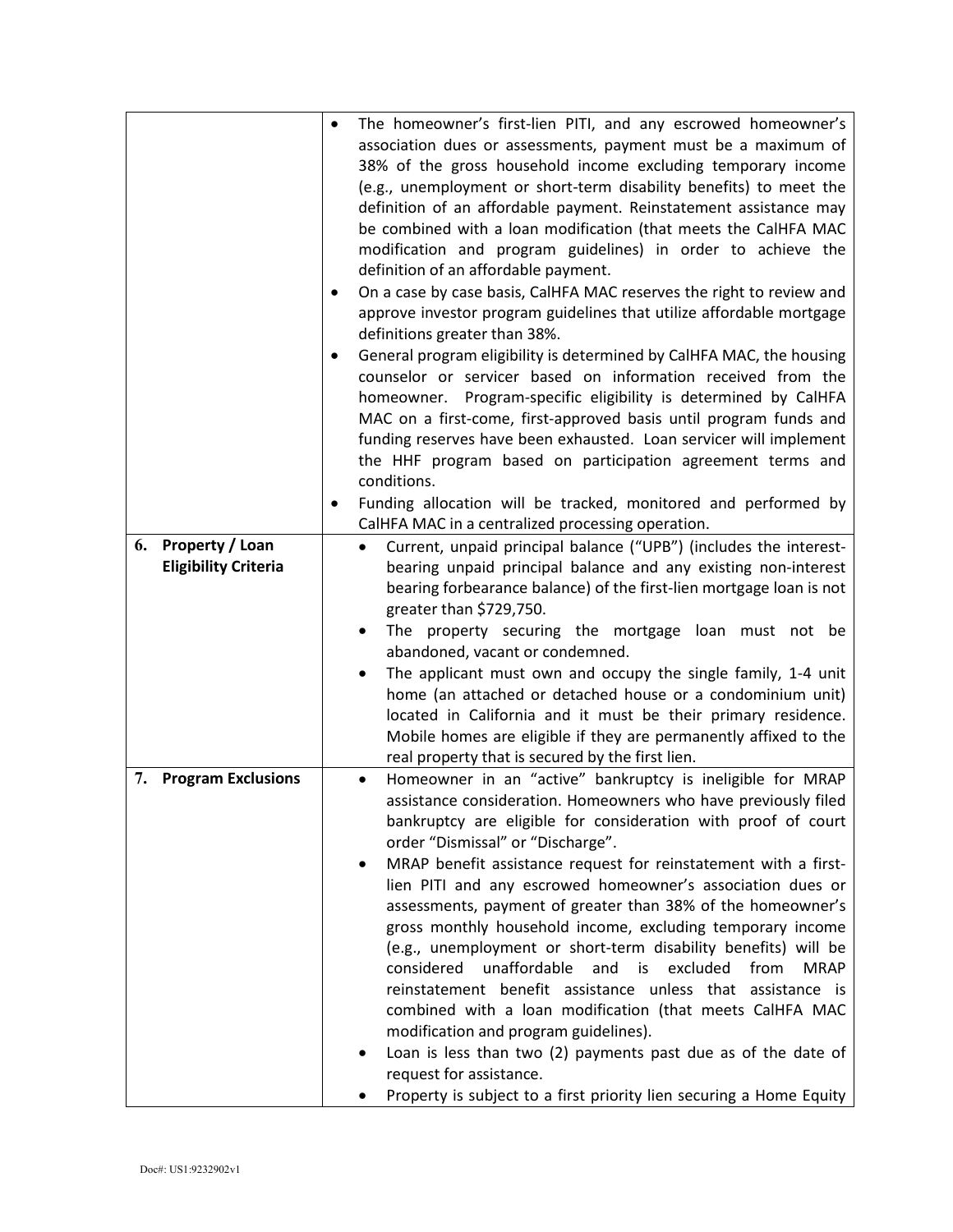|                                            | Line of Credit ("HELOC").                                                                                                             |
|--------------------------------------------|---------------------------------------------------------------------------------------------------------------------------------------|
| 8. Structure of                            | CalHFA MAC will structure the assistance as a non-recourse, non-interest                                                              |
| <b>Assistance</b>                          | bearing subordinate loan in favor of the Eligible Entity (CalHFA MAC)                                                                 |
|                                            | secured by a junior lien recorded against the property in the amount of                                                               |
|                                            | the HHF assistance. At the conclusion of (3) three years, the subordinate                                                             |
|                                            | loan will be released. Loan funds will only be repaid to Eligible Entity                                                              |
|                                            | (CalHFA MAC) in the event of a sale or a refinance that includes cash out                                                             |
|                                            | with sufficient net equity proceeds prior to forgiveness. Recovered funds                                                             |
|                                            | will be recycled in order to provide additional program assistance until                                                              |
|                                            | December 31, 2017, at which time any recovered funds will be returned                                                                 |
|                                            | to Treasury.                                                                                                                          |
|                                            |                                                                                                                                       |
|                                            | After December 31, 2017, any remaining or returned funds will be                                                                      |
|                                            | returned to Treasury.                                                                                                                 |
| <b>Per Household</b><br>9.                 | Up to \$25,000 per household in total (average funding of \$18,052.46) for                                                            |
| <b>Assistance</b>                          | PITI and any escrowed homeowner's association dues or assessments,                                                                    |
|                                            | arrearages (and in all cases, subject to the HHF program maximum                                                                      |
|                                            | benefit cap of \$100,000 with respect to monies previously received under                                                             |
|                                            | other HHF programs, if any).                                                                                                          |
| 10. Duration of                            | Available on a one-time only basis, per household.                                                                                    |
| <b>Assistance</b>                          |                                                                                                                                       |
|                                            |                                                                                                                                       |
| 11. Estimated Number                       | Approximately 9,190. This figure is based on loans with unpaid principal                                                              |
| of Participating                           | balances ranging from \$200,000 to \$400,000 with an average funding of                                                               |
| <b>Households</b>                          | \$18,052.46.                                                                                                                          |
|                                            |                                                                                                                                       |
| 12. Program Inception /<br><b>Duration</b> | The statewide launch of MRAP was February 7, 2011 and it will continue                                                                |
| 13. Program Interactions                   | up to five (5) years or until funding is fully reserved.<br>MRAP will serve as a gateway to other loss mitigation programs, including |
| with Other HFA                             | loan modification which may include principal reduction, including other                                                              |
| <b>Programs</b>                            | HHF programs and the Principal Reduction Program.                                                                                     |
| 14. Program Interactions                   | MRAP will serve as a gateway to HAMP which may include principal                                                                      |
| with HAMP                                  | reduction of homeowner's mortgage.                                                                                                    |
| 15. Program Leverage                       | CalHFA MAC will require that the servicer waive all accrued and unpaid                                                                |
| with Other Financial                       | late charges and NSF fees for all payments funded with MRAP benefits.                                                                 |
| <b>Resources</b>                           |                                                                                                                                       |
|                                            |                                                                                                                                       |
| 16. Qualify as an                          | ⊠ No<br>$\square$ Yes                                                                                                                 |
| <b>Unemployment</b>                        |                                                                                                                                       |
| Program                                    |                                                                                                                                       |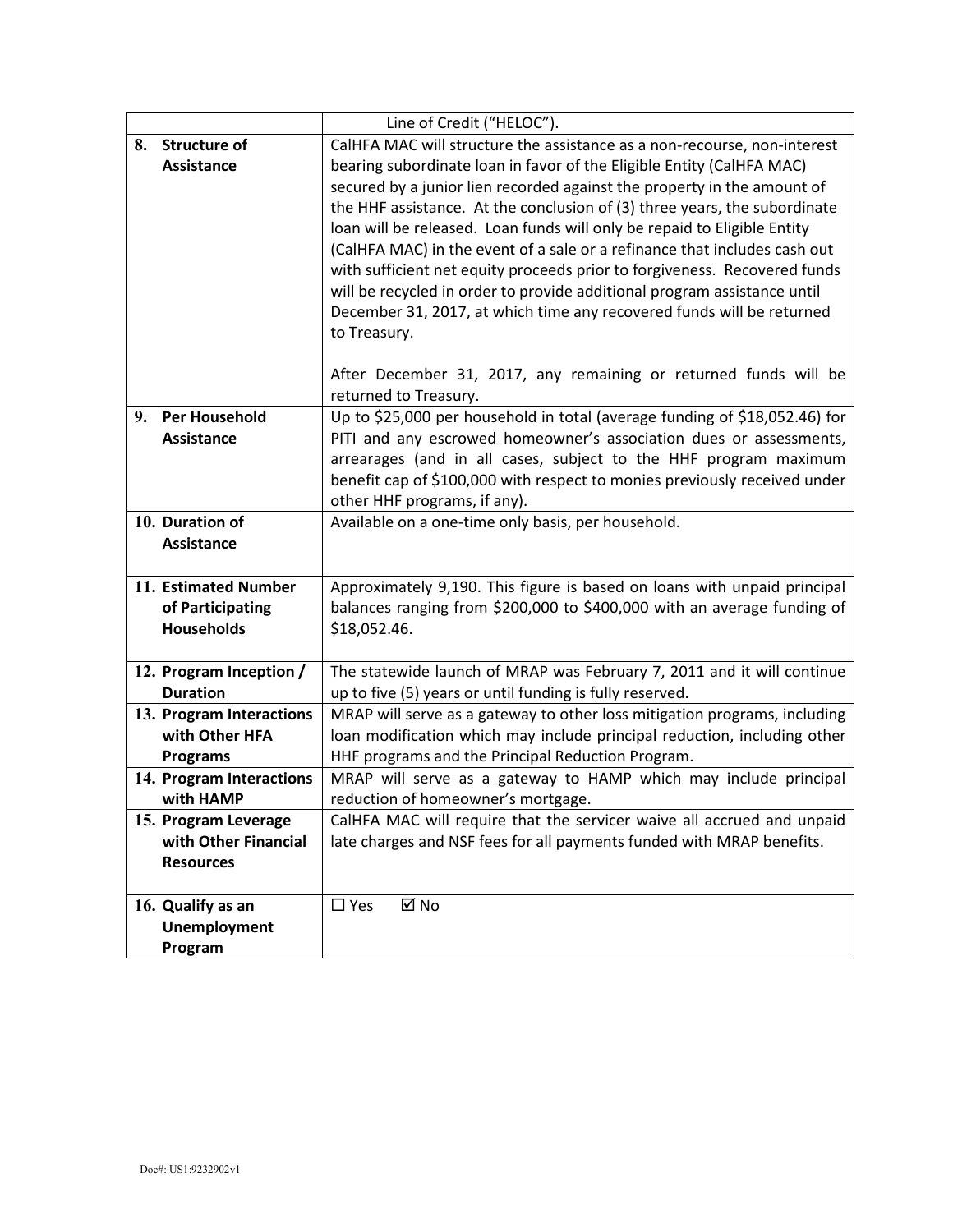## **California Housing Finance Agency Mortgage Assistance Corporation ("CalHFA MAC")**

#### **PRINCIPAL REDUCTION PROGRAM**

| 1. | <b>Program Overview</b>        | The Principal Reduction Program ("PRP") is one of CalHFA MAC's                                                                                     |  |
|----|--------------------------------|----------------------------------------------------------------------------------------------------------------------------------------------------|--|
|    |                                | federally-funded programs developed with a goal to provide capital to                                                                              |  |
|    |                                | homeowners that have suffered a hardship to reduce the outstanding                                                                                 |  |
|    |                                | principal balances of qualifying properties with negative equity.                                                                                  |  |
|    |                                |                                                                                                                                                    |  |
|    |                                | PRP will provide monies to reduce the principal balance of the first                                                                               |  |
|    |                                | mortgage with a loan recast, a loan modification, or a reduction or                                                                                |  |
|    |                                | elimination of an existing non-interest bearing forbearance, each with the                                                                         |  |
|    |                                | purpose of establishing an appropriate level of debt for eligible                                                                                  |  |
|    |                                | homeowners with qualifying properties.                                                                                                             |  |
| 2. |                                |                                                                                                                                                    |  |
|    | <b>Program Goals</b>           | The PRP will reduce the principal balances of underwater mortgages in<br>cooperation with participating lenders. Such lenders will recast eligible |  |
|    |                                |                                                                                                                                                    |  |
|    |                                | loans, provide a loan modification or reduce or eliminate an existing non-                                                                         |  |
|    |                                | interest bearing forbearance to help qualifying homeowners stay in their                                                                           |  |
|    |                                | homes.                                                                                                                                             |  |
|    |                                |                                                                                                                                                    |  |
|    |                                | A principal curtailment through PRP will achieve desired income ratios,                                                                            |  |
|    |                                | payment affordability and establish an appropriate level of debt for a                                                                             |  |
|    |                                | homeowner with respect to their existing mortgage per program                                                                                      |  |
|    |                                | guidelines.                                                                                                                                        |  |
| 3. | Target Population /            | PRP is designed to target low-to-moderate income homeowners and                                                                                    |  |
|    | Areas                          | address the needs of a homeowner's specific situation in lieu of targeting                                                                         |  |
|    |                                | certain regions or counties.                                                                                                                       |  |
| 4. | <b>Program Allocation</b>      | \$931,442,793.52                                                                                                                                   |  |
|    | (Excluding                     |                                                                                                                                                    |  |
|    | <b>Administrative</b>          |                                                                                                                                                    |  |
|    | Expenses)                      |                                                                                                                                                    |  |
| 5. | Eligibility<br><b>Borrower</b> | Homeowner qualifies as low-to-moderate income based on per-                                                                                        |  |
|    | <b>Criteria</b>                | household income thresholds set forth in the county in which the                                                                                   |  |
|    |                                | homeowner resides. Income thresholds are as posted on the                                                                                          |  |
|    |                                | Keep Your Home California website.                                                                                                                 |  |
|    |                                | Homeowner must complete and sign a Hardship Affidavit / 3rd<br>٠                                                                                   |  |
|    |                                | Party Authorization to document the reason for the hardship.                                                                                       |  |
|    |                                | Homeowners who have recently encountered a financial hardship                                                                                      |  |
|    |                                | due to their military service are eligible.                                                                                                        |  |
|    |                                | Homeowner has adequate income to sustain modified mortgage                                                                                         |  |
|    |                                | payments per CalHFA MAC approved investor guidelines.                                                                                              |  |
|    |                                | Homeowner must agree to provide all necessary documentation<br>٠                                                                                   |  |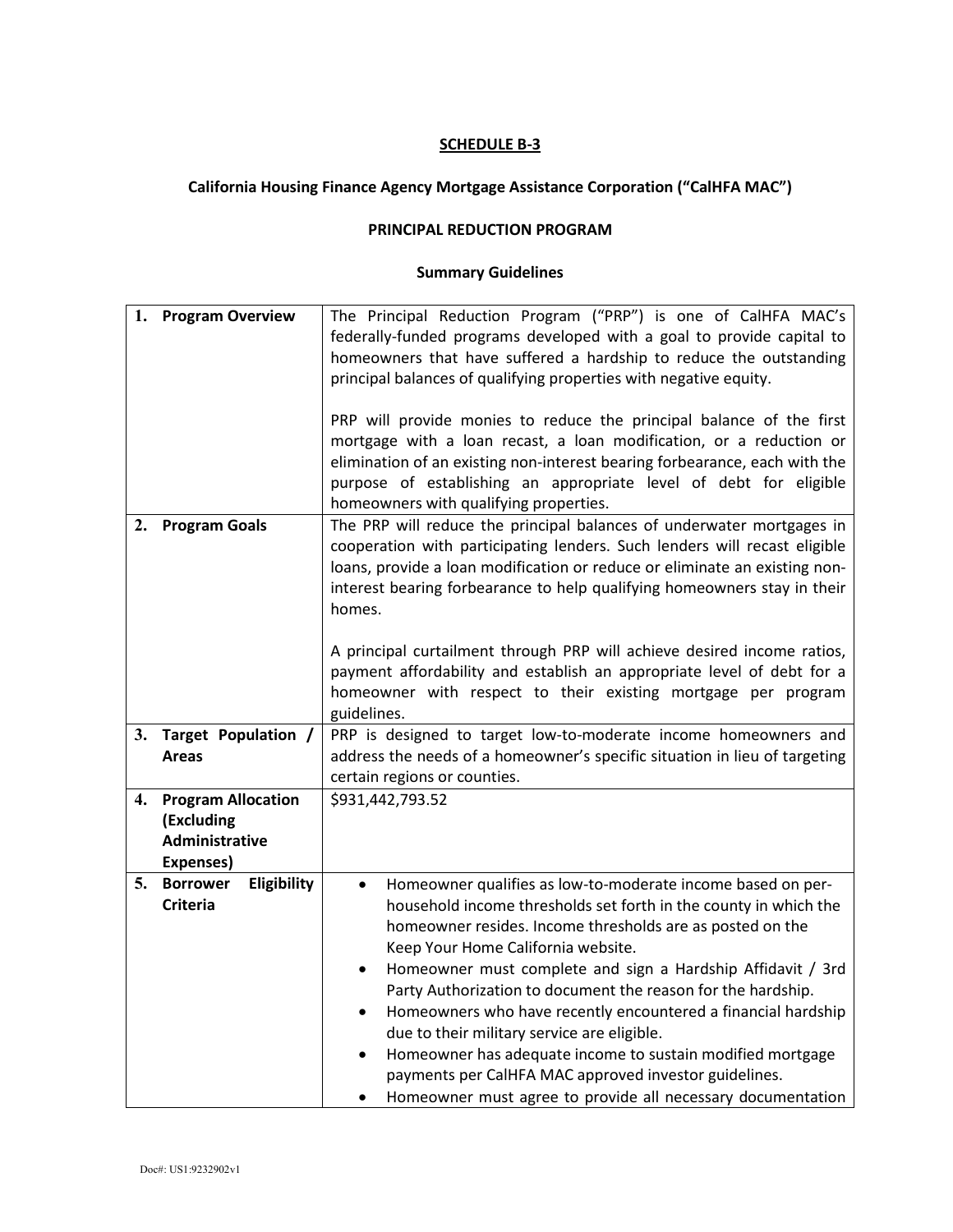|                                                             | to satisfy program guidelines established by CalHFA MAC.<br>Mortgage loan must be delinquent or meet the CalHFA MAC<br>definition of imminent default as substantiated by homeowner's<br>hardship documentation. The delinquency and the total amount<br>required to cure the delinquency is verified with the servicer.<br>Loans in foreclosure are eligible.<br>A pre-assistance loan to value of greater than 140% is considered<br>a hardship indicative of imminent default.<br>The homeowner's post-assistance monthly mortgage payment<br>ratio must be no greater than 38% of the gross household<br>income, excluding temporary income (e.g., unemployment or<br>short-term disability benefits), to meet the definition of an<br>affordable payment. On a case-by-case basis, CalHFA MAC<br>reserves the right to review and approve investor program<br>guidelines that utilize affordable mortgage definitions greater<br>than 38%.<br>A loan modification, when combined with principal reduction<br>assistance, must meet the CalHFA MAC modification and program<br>guidelines.<br>General program eligibility is determined by CalHFA MAC, the<br>housing counselor or servicer based on information received from<br>the homeowner. Program-specific eligibility is determined by<br>CalHFA MAC on a first-come/first-approved basis until program<br>funds and funding reserves have been exhausted. Loan servicer<br>will implement the HHF program based on participation<br>agreement terms and conditions.<br>Funding allocation will be tracked, monitored and performed by<br>CalHFA MAC in a centralized processing operation. |
|-------------------------------------------------------------|---------------------------------------------------------------------------------------------------------------------------------------------------------------------------------------------------------------------------------------------------------------------------------------------------------------------------------------------------------------------------------------------------------------------------------------------------------------------------------------------------------------------------------------------------------------------------------------------------------------------------------------------------------------------------------------------------------------------------------------------------------------------------------------------------------------------------------------------------------------------------------------------------------------------------------------------------------------------------------------------------------------------------------------------------------------------------------------------------------------------------------------------------------------------------------------------------------------------------------------------------------------------------------------------------------------------------------------------------------------------------------------------------------------------------------------------------------------------------------------------------------------------------------------------------------------------------------------------------------------------------------------------------------|
| <b>Property / Loan</b><br>6.<br><b>Eligibility Criteria</b> | Current, unpaid principal balance ("UPB") (includes the interest-<br>$\bullet$<br>bearing unpaid principal balance and any existing non-interest<br>forbearance balance) of the first-lien mortgage loan is not greater<br>than \$729,750.<br>The property securing the mortgage loan must not be<br>abandoned, vacant or condemned.<br>The applicant must own and occupy the single family, 1-4 unit<br>home (an attached or detached house or a condominium unit)<br>located in California and it must be their primary residence.<br>Mobile homes are eligible if they are permanently affixed to the<br>real property that is secured by the first lien.<br>PRP funds may be used with a loan recast, a loan modification or<br>a reduction or elimination of an existing non-interest bearing<br>forbearance to achieve long term sustainability for the<br>homeowner. Loan modifications that include PRP assistance may<br>or may not include a rate reduction, an adjustment to term or<br>additional forbearance to achieve affordability. PRP funds may be<br>used to reduce or eliminate a non-interest bearing forbearance<br>that was an outcome of a prior loan modification.                                                                                                                                                                                                                                                                                                                                                                                                                                                             |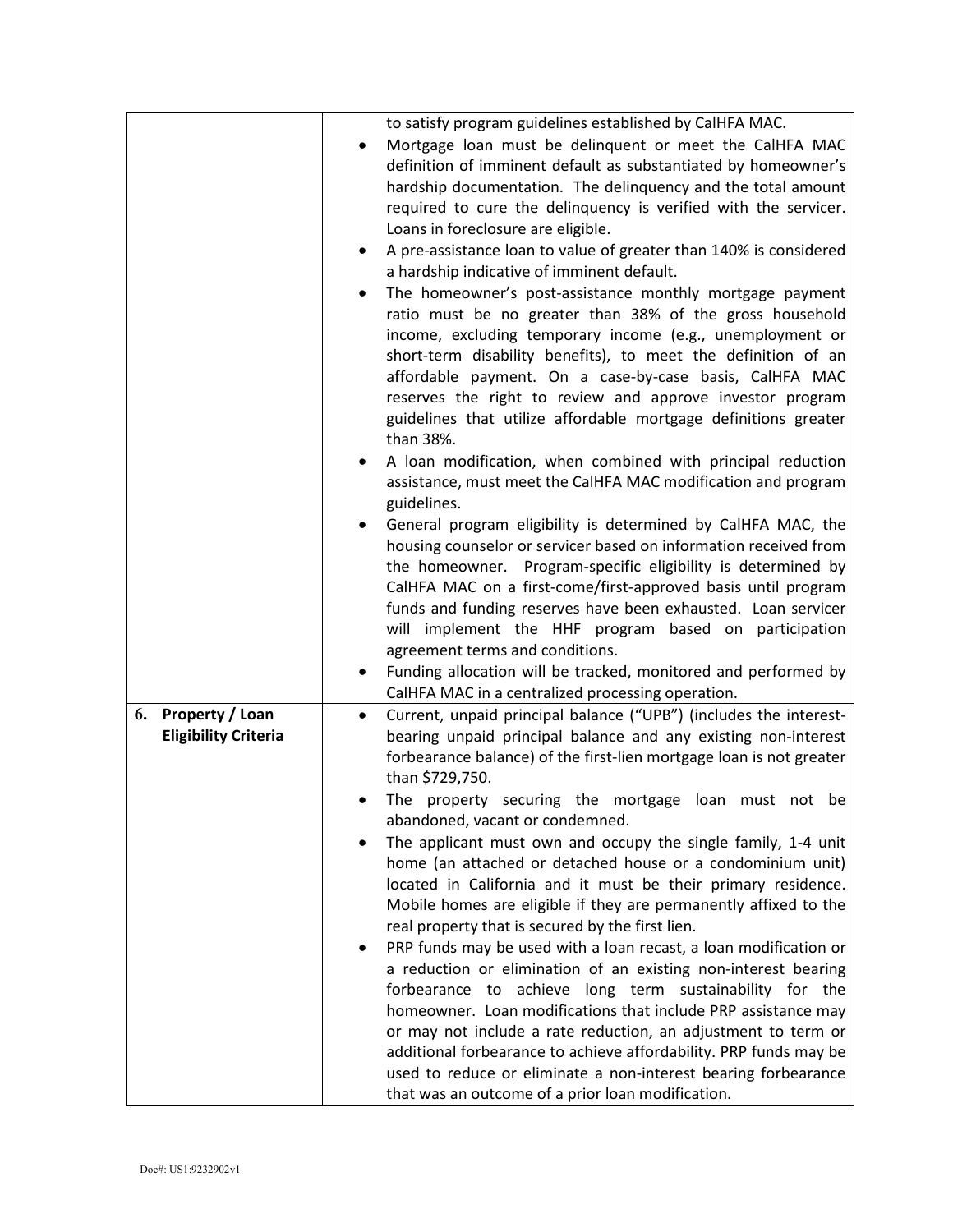| 7. | <b>Program Exclusions</b> | Homeowner in an "active" bankruptcy is ineligible for assistance<br>$\bullet$ |  |
|----|---------------------------|-------------------------------------------------------------------------------|--|
|    |                           | have previously<br>consideration.<br>Homeowners<br>who<br>filed               |  |
|    |                           | bankruptcy are eligible for consideration with proof of court                 |  |
|    |                           | order "Dismissal" or "Discharge".                                             |  |
|    |                           | Homeowner fails to satisfy lender underwriting guidelines.<br>$\bullet$       |  |
|    |                           | Any principal reduction received under PRP results in a post-                 |  |
|    |                           | assistance loan to value ratio ("LTV") of less than 105% or greater           |  |
|    |                           | than 140%.                                                                    |  |
|    |                           | Homeowner's pre-assistance total monthly first-lien mortgage                  |  |
|    |                           | payment PITI (principal, interest, taxes, and insurance) and                  |  |
|    |                           | escrowed association fees, as applicable, calculated on the                   |  |
|    |                           | including outstanding non-interest<br>current UPB,<br>bearing                 |  |
|    |                           | forbearance amounts, is less than 31 percent of the homeowner's               |  |
|    |                           | gross monthly household income, excluding temporary income                    |  |
|    |                           | (e.g., unemployment and short-term disability benefits), as                   |  |
|    |                           | determined by CalHFA MAC at the time of a homeowner's                         |  |
|    |                           | application for assistance.                                                   |  |
|    |                           | Property is subject to a first priority lien securing a Home Equity           |  |
|    |                           | Line of Credit ("HELOC").                                                     |  |
| 8. | <b>Structure of</b>       | In the event that CalHFA MAC receives less than 100% match by the             |  |
|    | Assistance                | lender/servicer, CalHFA MAC will structure the assistance as a non-           |  |
|    |                           | recourse, non-interest bearing subordinate loan in favor of the Eligible      |  |
|    |                           | Entity (CalHFA MAC) secured by a junior lien recorded against the             |  |
|    |                           | property in the amount of the HHF assistance. At the conclusion of (5)        |  |
|    |                           | five years, the subordinate loan will be released. Loan funds will only be    |  |
|    |                           | repaid to Eligible Entity (CalHFA MAC) in the event of a sale or a refinance  |  |
|    |                           | that includes cash out with sufficient net equity proceeds prior to           |  |
|    |                           | forgiveness. Recovered funds will be recycled in order to provide             |  |
|    |                           | additional program assistance until December 31, 2017, at which time          |  |
|    |                           | any recovered funds will be returned to Treasury.                             |  |
|    |                           | If the lender/servicer matches the assistance in an amount equal to or        |  |
|    |                           | greater than 100% of the PRP assistance provided to the homeowner,            |  |
|    |                           | then the assistance is not required to be structured as a loan to the         |  |
|    |                           | homeowner.                                                                    |  |
|    |                           |                                                                               |  |
|    |                           | After December 31, 2017, any remaining or returned funds will be              |  |
|    |                           | returned to Treasury.                                                         |  |
| 9. | <b>Per Household</b>      | Up to \$100,000 per household (average funding of \$67,191.88), less          |  |
|    | <b>Assistance</b>         | program monies previously received under other HHF programs.                  |  |
|    | 10. Duration of           | In most cases, assistance will be available to households on a one-time       |  |
|    | <b>Assistance</b>         | only basis; provided, however, CalHFA MAC reserves the right to provide       |  |
|    |                           | additional PRP benefits (not exceed the maximum program assistance            |  |
|    |                           | amount per household) to previous PRP recipients if the homeowner has         |  |
|    |                           | suffered a subsequent, valid hardship.                                        |  |
|    | 11. Estimated Number      | Approximately 13,862. This figure is based on loans with unpaid principal     |  |
|    | of Participating          | balances ranging from \$200,000 to \$400,000, with an average funding of      |  |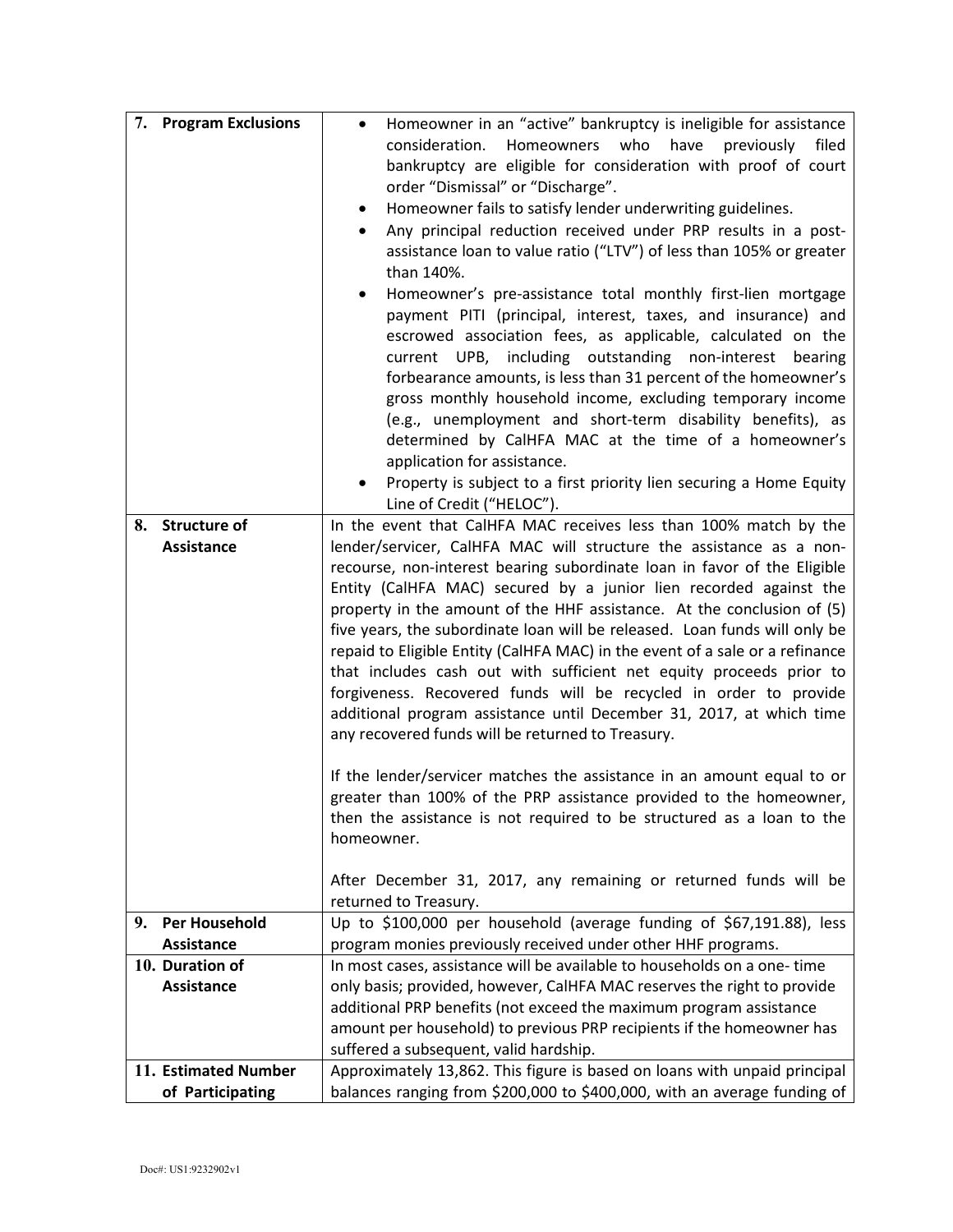| <b>Households</b>                                                          | \$67,191.88.                                                               |  |  |
|----------------------------------------------------------------------------|----------------------------------------------------------------------------|--|--|
| 12. Program Inception /                                                    | The statewide launch of PRP was February 7, 2011 and it will continue up   |  |  |
| <b>Duration</b>                                                            | to five (5) years or until funding is fully reserved.                      |  |  |
| 13. Program Interactions                                                   | PRP may be used in conjunction with MRAP aimed at reinstatement.           |  |  |
| with Other HFA                                                             |                                                                            |  |  |
| <b>Programs</b>                                                            |                                                                            |  |  |
| 14. Program Interactions                                                   | PRP may work in conjunction with a HAMP modification to help eligible      |  |  |
| with HAMP                                                                  | homeowners achieve desired income ratios, payment affordability and        |  |  |
|                                                                            | establish an appropriate level of debt. PRP may be used to reduce or       |  |  |
|                                                                            | eliminate an existing non-interest bearing forbearance balance from a      |  |  |
| previous HAMP loan modification. Additional PRP assistance may be          |                                                                            |  |  |
| available (in addition to the reduction or elimination of the non-interest |                                                                            |  |  |
|                                                                            | bearing forbearance) only when the HAMP loan has lost its good standing    |  |  |
|                                                                            | status. PRP may also be combined or used in conjunction with the HAMP      |  |  |
|                                                                            | Principal Reduction Alternative (PRA). PRP funds are not eligible in any   |  |  |
|                                                                            | combination to qualify for HAMP PRA investor incentive compensation.       |  |  |
| 15. Program Leverage                                                       | The goal of the program is for the applicable servicer/lender to leverage  |  |  |
| with Other Financial                                                       | PRP funds by providing a loan recast, a loan modification or reduction or  |  |  |
| <b>Resources</b>                                                           | elimination of existing non-interest bearing forbearance to help establish |  |  |
|                                                                            | an appropriate level of first mortgage debt for homeowners with            |  |  |
|                                                                            | qualifying properties.                                                     |  |  |
|                                                                            |                                                                            |  |  |
|                                                                            | CalHFA MAC will require that the servicer waive all accrued and unpaid     |  |  |
|                                                                            | late charges and NSF fees at the time the modification agreement is        |  |  |
|                                                                            | completed. CalHFA MAC will require the servicer to waive any associated    |  |  |
|                                                                            | recast fee.                                                                |  |  |
| 16. Qualify as an                                                          | ⊠ No<br>$\square$ Yes                                                      |  |  |
| <b>Unemployment</b>                                                        |                                                                            |  |  |
| Program                                                                    |                                                                            |  |  |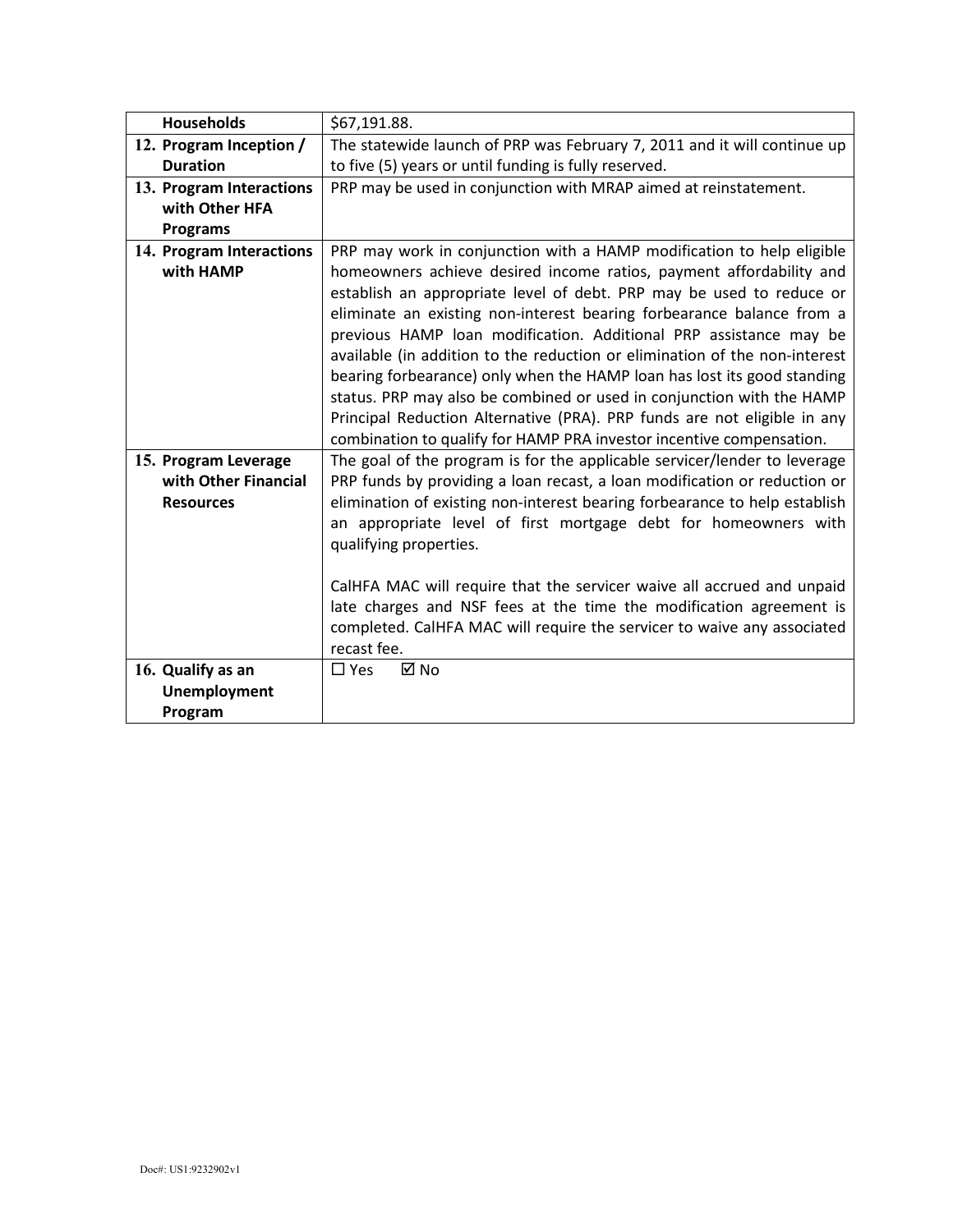# **California Housing Finance Agency Mortgage Assistance Corporation ("CalHFA MAC")**

#### **THE TRANSITION ASSISTANCE PROGRAM**

| 1. | <b>Program Overview</b>                                                | The Transition Assistance Program ("TAP") is one of CalHFA MAC's<br>federally-funded programs developed to provide eligible homeowners<br>with transition assistance when it is determined that they can no longer<br>afford their home.                                                                                                                                                                                                                                                                                                                                      |  |
|----|------------------------------------------------------------------------|-------------------------------------------------------------------------------------------------------------------------------------------------------------------------------------------------------------------------------------------------------------------------------------------------------------------------------------------------------------------------------------------------------------------------------------------------------------------------------------------------------------------------------------------------------------------------------|--|
|    |                                                                        | TAP will be used in conjunction with short sale and deed-in-lieu programs<br>to help homeowners make a smooth transition to housing. Homeowners<br>will be required to occupy and maintain the property until the home is<br>sold or returned to the lender as negotiated.                                                                                                                                                                                                                                                                                                    |  |
|    |                                                                        | Program funds will be available on a one-time only basis up to \$5,000 per<br>household and can be used or layered with other CalHFA MAC HHF<br>programs. Funds will be sent to the homeowner after the short sale or<br>deed-in-lieu of foreclosure closing. Funds are intended to help the<br>homeowner secure new housing (e.g., rent, moving expenses, and<br>security deposits) and will also be available for transition assistance<br>counseling services.                                                                                                             |  |
| 2. | <b>Program Goals</b>                                                   | CalHFA MAC envisions that these monies would be used to complement<br>other federal or lender programs designed specifically to stabilize<br>communities by providing assistance to homeowners who have suffered a<br>financial hardship and as a result are no longer financially able to afford                                                                                                                                                                                                                                                                             |  |
| 3. | Target Population /<br><b>Areas</b>                                    | their mortgage payments.<br>TAP is designed to target low-to-moderate income homeowners and<br>address the needs of a homeowner's specific situation in lieu of targeting<br>certain regions or counties.                                                                                                                                                                                                                                                                                                                                                                     |  |
| 4. | <b>Program Allocation</b><br>(Excluding<br>Administrative<br>Expenses) | \$5,000,000.00                                                                                                                                                                                                                                                                                                                                                                                                                                                                                                                                                                |  |
| 5. | <b>Borrower</b><br>Eligibility<br><b>Criteria</b>                      | Homeowner qualifies as low-to-moderate income based on per-<br>$\bullet$<br>household income thresholds set forth in the county in which the<br>homeowner resides. Income thresholds are as posted on the Keep<br>Your Home California website.<br>Homeowner must complete and sign a Hardship Affidavit / 3rd Party<br>Authorization to document the reason for the hardship.<br>Homeowners who have recently encountered a financial hardship<br>$\bullet$<br>due to their military service are eligible.<br>Homeowner must agree to provide all necessary documentation to |  |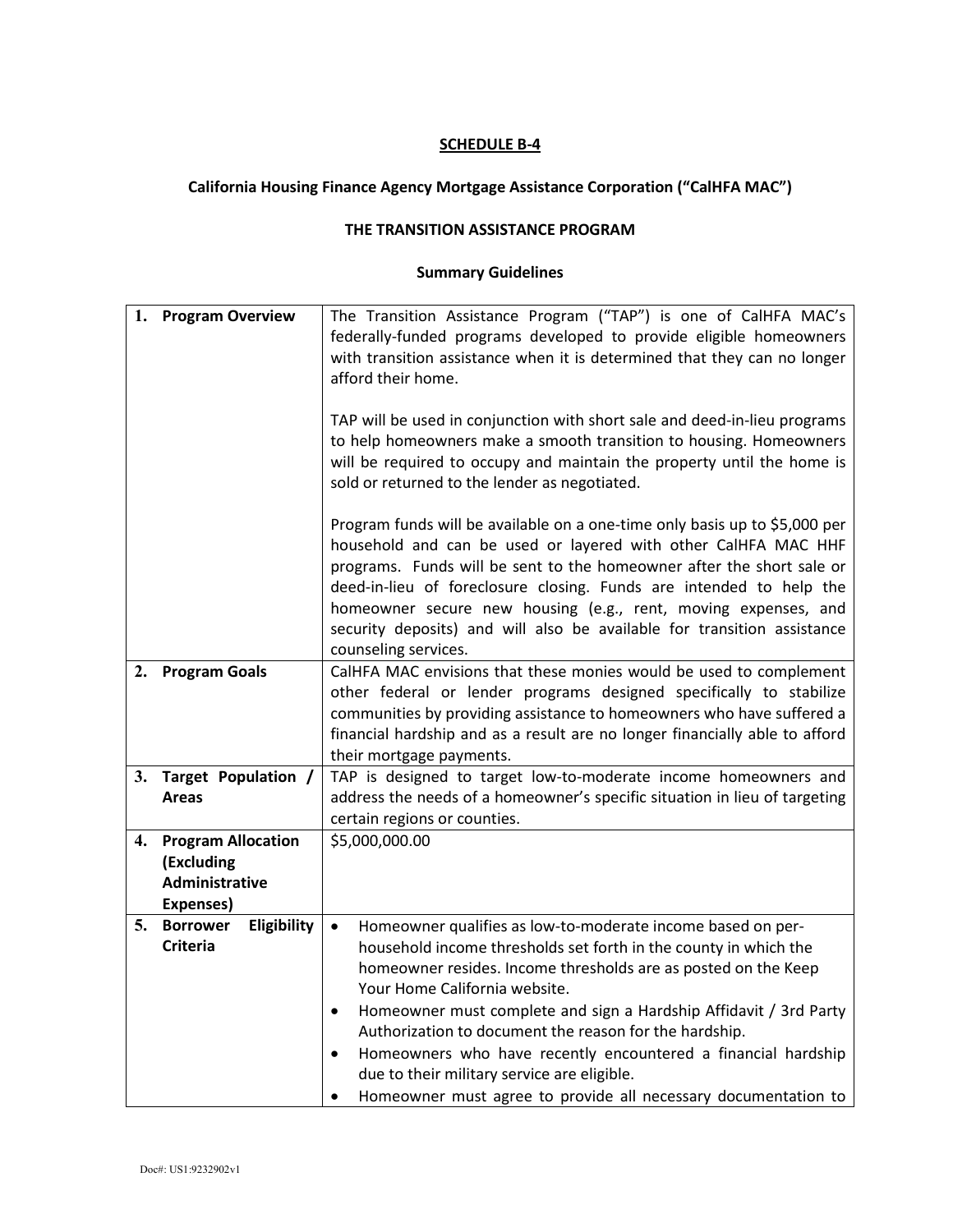|                                 | satisfy program guidelines established by CalHFA MAC.                             |  |  |
|---------------------------------|-----------------------------------------------------------------------------------|--|--|
|                                 | Mortgage loan is delinquent or at risk of imminent default as<br>$\bullet$        |  |  |
|                                 | substantiated by homeowner's hardship documentation. Loans in                     |  |  |
|                                 | foreclosure are eligible.                                                         |  |  |
|                                 | General program eligibility is determined by CalHFA MAC, the housing<br>$\bullet$ |  |  |
|                                 | counselor or servicer based on information received from the                      |  |  |
|                                 | homeowner. Program-specific eligibility is determined by CalHFA                   |  |  |
|                                 | MAC on a first-come, first-approved basis until program funds and                 |  |  |
|                                 | funding reserves have been exhausted. Loan servicer will implement                |  |  |
|                                 |                                                                                   |  |  |
|                                 | the HHF program based on participation agreement terms and<br>conditions.         |  |  |
|                                 |                                                                                   |  |  |
|                                 | Funding allocation will be tracked, monitored and performed by                    |  |  |
|                                 | CalHFA MAC in a centralized processing operation.                                 |  |  |
| <b>Property / Loan</b><br>6.    | Current, unpaid principal balance ("UPB") (includes the interest-<br>$\bullet$    |  |  |
| <b>Eligibility Criteria</b>     | bearing unpaid principal balance and any existing non-interest                    |  |  |
|                                 | bearing forbearance balance) of the first-lien mortgage loan is not               |  |  |
|                                 | greater than \$729,750.                                                           |  |  |
|                                 | The property securing the mortgage loan must not be                               |  |  |
|                                 | abandoned, vacant or condemned.                                                   |  |  |
|                                 | The applicant must own and occupy the single family, 1-4 unit                     |  |  |
|                                 | home (an attached or detached house or a condominium unit)                        |  |  |
|                                 | located in California and it must be their primary residence.                     |  |  |
|                                 | Mobile homes are eligible if they are permanently affixed to the                  |  |  |
|                                 | real property that is secured by the first lien.                                  |  |  |
| 7.<br><b>Program Exclusions</b> | Homeowner in an "active" bankruptcy is ineligible for TAP<br>٠                    |  |  |
|                                 | assistance consideration. Homeowners who have previously filed                    |  |  |
|                                 | bankruptcy are eligible for consideration with proof of court                     |  |  |
|                                 | order "Dismissal" or "Discharge".                                                 |  |  |
|                                 | Property is subject to a first priority lien securing a Home Equity               |  |  |
|                                 | Line of Credit ("HELOC").                                                         |  |  |
| 8. Structure of                 | TAP assistance will not be structured as a loan.                                  |  |  |
| <b>Assistance</b>               |                                                                                   |  |  |
|                                 | After December 31, 2017, any remaining or returned funds will be                  |  |  |
|                                 | returned to Treasury.                                                             |  |  |
| 9. Per Household                | Up to \$5,000 per household (average funding of \$5,000.00).                      |  |  |
| <b>Assistance</b>               |                                                                                   |  |  |
| 10. Duration of                 | Available on a one-time only basis, per household.                                |  |  |
| <b>Assistance</b>               |                                                                                   |  |  |
| 11. Estimated Number            | Approximately 1,000. This figure is based on loans with unpaid principal          |  |  |
| of Participating                | balances ranging from \$200,000 to \$400,000 with an average funding of           |  |  |
| <b>Households</b>               | \$5,000.00.                                                                       |  |  |
| 12. Program Inception           | The statewide launch of TAP was February 7, 2011 and it will continue up          |  |  |
| /Duration                       | to five (5) years or until funding is fully reserved.                             |  |  |
| 13. Program Leverage            | TAP benefits may be available to the homeowner even if UMA, MRAP                  |  |  |
| with Other HFA                  | and/or PRP benefits have been utilized, subject to the HHF program                |  |  |
| <b>Programs</b>                 | maximum benefit cap of \$100,000.                                                 |  |  |
| 14. Program Interactions        | TAP complements HAMP and HAFA. The funds will leverage monies being               |  |  |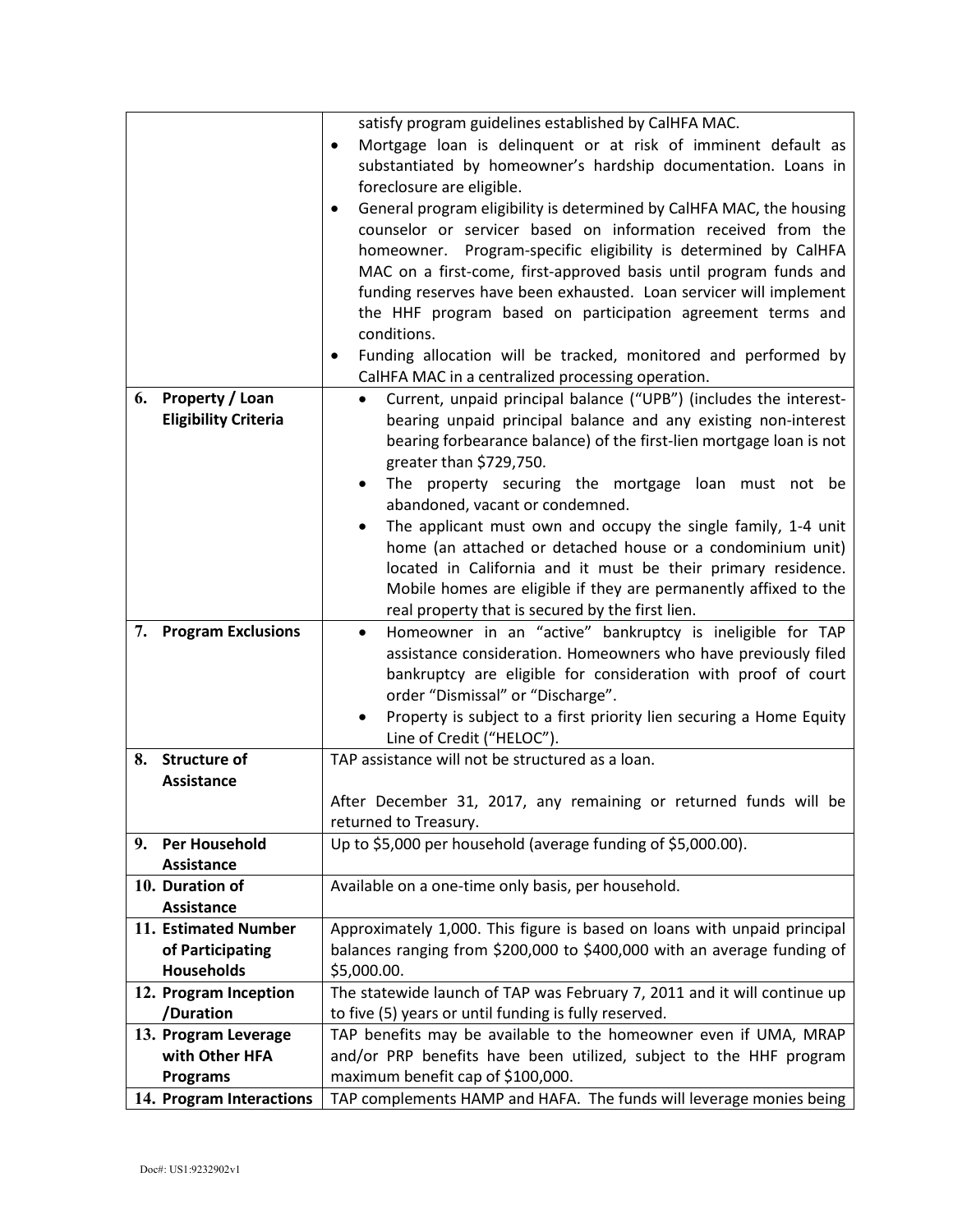| with HAMP            | made available through HAFA. Servicer is required to follow HAFA<br>guidelines for allowable costs. In cases where the servicer has approved<br>the homeowner for a HAFA transaction, TAP dollars will be limited to<br>\$2,000 in order to maintain the \$5,000 HHF program maximum per |  |  |
|----------------------|------------------------------------------------------------------------------------------------------------------------------------------------------------------------------------------------------------------------------------------------------------------------------------------|--|--|
|                      | household.                                                                                                                                                                                                                                                                               |  |  |
| 15. Program Leverage | None.                                                                                                                                                                                                                                                                                    |  |  |
| with Other Financial |                                                                                                                                                                                                                                                                                          |  |  |
| <b>Resources</b>     |                                                                                                                                                                                                                                                                                          |  |  |
| 16. Qualify as an    | ⊠ No<br>$\Box$ Yes                                                                                                                                                                                                                                                                       |  |  |
| <b>Unemployment</b>  |                                                                                                                                                                                                                                                                                          |  |  |
| Program              |                                                                                                                                                                                                                                                                                          |  |  |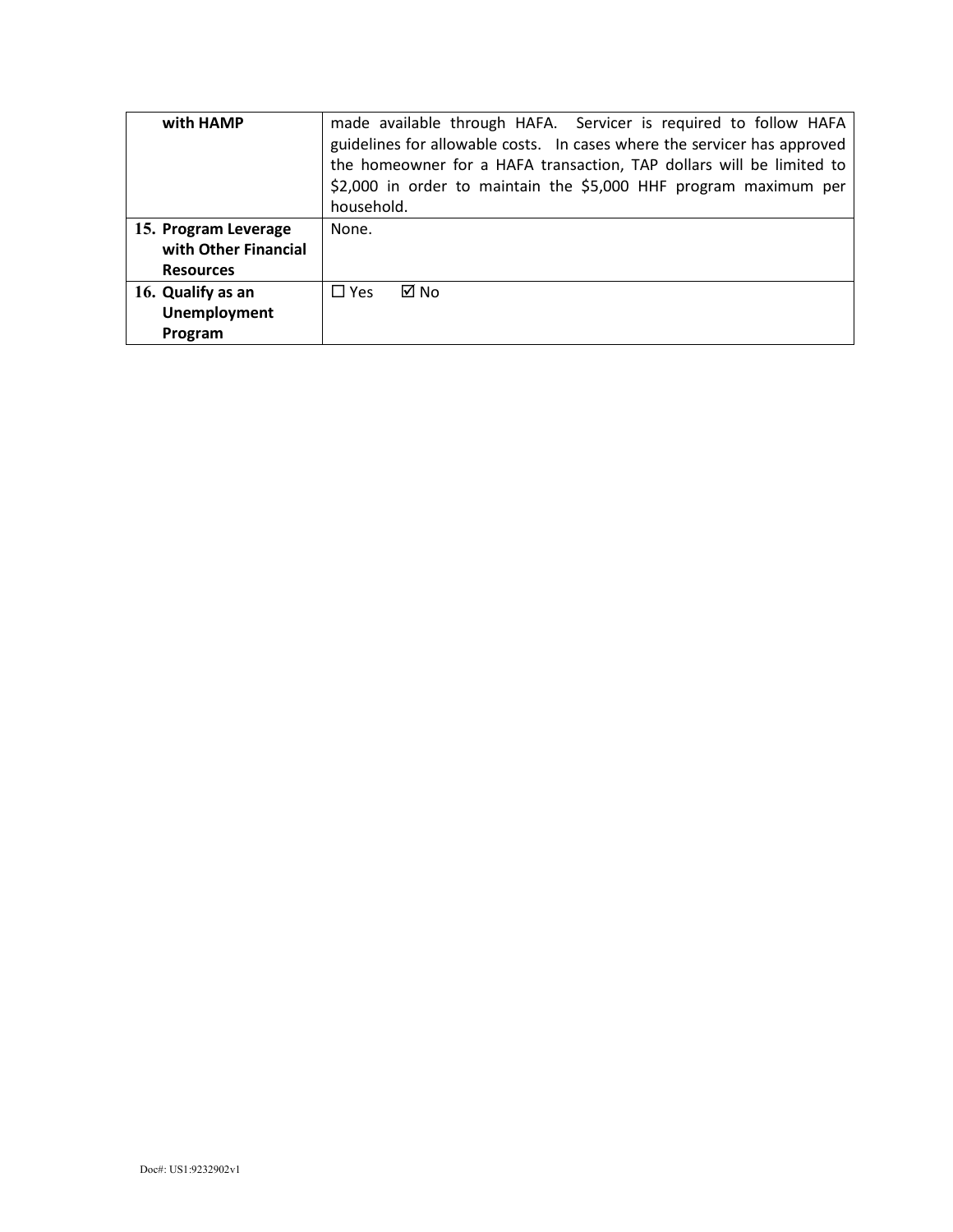## **Schedule B-5**

## **California Housing Finance Agency Mortgage Assistance Corporation ("CalHFA MAC")**

#### **Community HousingWorks C2MPRP: Community 2nd Mortgage Principal Reduction Program**

| 1. Program      | The Community 2nd Mortgage Principal Reduction Program (Community                                                                                      |
|-----------------|--------------------------------------------------------------------------------------------------------------------------------------------------------|
| <b>Overview</b> | 2nd Mortgage PRP, or C2MPRP) is offered through a CalHFA federally-                                                                                    |
|                 | funded Hardest Hit Fund program through a contract between CalHFA                                                                                      |
|                 | MAC and Community HousingWorks. Community HousingWorks will                                                                                            |
|                 | administer this program.                                                                                                                               |
|                 |                                                                                                                                                        |
|                 | C2MPRP will provide capital on 40/60 matching basis with participating                                                                                 |
|                 | nonprofit, credit union and lenders, to reduce the outstanding principal                                                                               |
|                 | balances of subordinate second mortgages, as well as providing relief for a                                                                            |
|                 | subordinate lien on a short sale on a 40/60 matching basis for qualifying<br>properties with negative equity exceeding 107% CLTV. The lenders who      |
|                 | will participate in this program are nonprofit lenders, credit unions and                                                                              |
|                 | lenders with qualifying subordinate liens. These lenders provided                                                                                      |
|                 | "amortizing seconds" home buyers throughout California. Participation in                                                                               |
|                 | this program is Statewide. C2MPRP will provide monies to reduce the                                                                                    |
|                 | principal balance on a 40/60 matching basis for the purposes of                                                                                        |
|                 | establishing an appropriate level of debt for eligible borrowers with                                                                                  |
|                 | qualifying properties. For example, if the subordinate debt to be                                                                                      |
|                 | extinguished is \$50,000, the C2MPRP program will provide up to 40% of                                                                                 |
|                 | that amount or \$20,000 and the participating lender/investor would                                                                                    |
|                 | forgive 60% or \$30,000. A reduction in principal through C2MPRP can                                                                                   |
|                 | achieve desired income ratios and affordability for a borrower on the                                                                                  |
|                 | existing mortgage loans or can be used in conjunction with a loan                                                                                      |
|                 | modification. Lenders holding subordinate liens in the State of California                                                                             |
|                 | may find that their clients' only option to avoid foreclosure is a short sale.                                                                         |
|                 | The C2MPRP program can provide subordinate lien holders a 40/60                                                                                        |
|                 | matching incentive for the subordinate lien holder to facilitate a short<br>sale in order to avoid foreclosure. The principal reduction will be 40% of |
|                 | the principal balance and the lender will accept the 60% reduction. For                                                                                |
|                 | example if the total principal balance is \$50,000, the C2MPRP program can                                                                             |
|                 | provide \$20,000 to subordinate lien holders if they will accept the principal                                                                         |
|                 | reduction of \$30,000 in order to accept the short sale. The total amount                                                                              |
|                 | of principal that can be paid out on all liens is \$50,000.                                                                                            |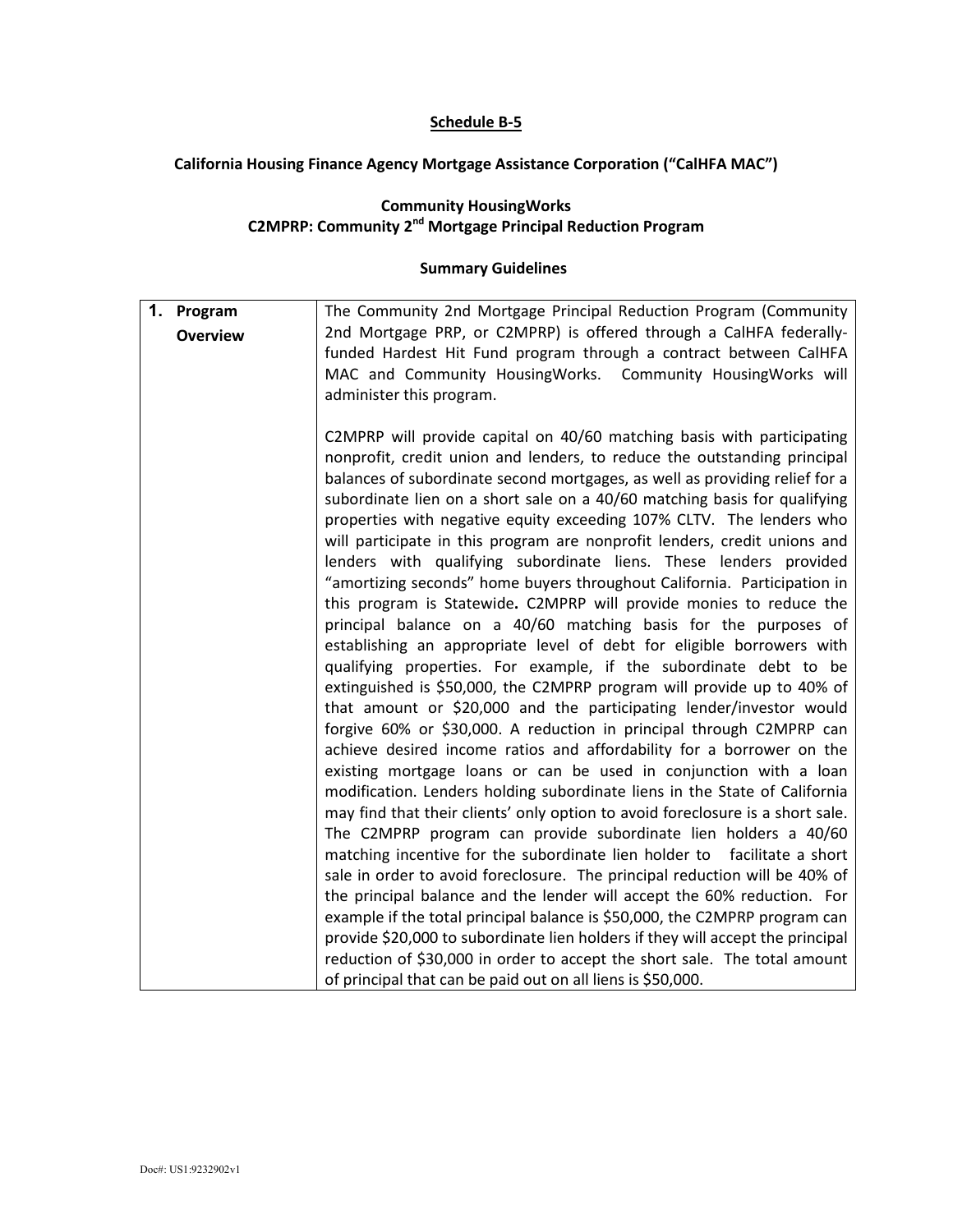| 3. | 2. Program Goals<br><b>Target Population</b>                            | The goal of this program is to reduce foreclosures by reducing principal<br>balances, on qualified amortizing subordinate debt, to those market levels<br>needed to prevent avoidable foreclosures and promote sustainable<br>homeownership.<br>There are situations where a short sale is the only solution to avoiding<br>foreclosure; by providing matching funds this will incent the subordinate<br>lien holders, who in many cases are only able to recover a \$1,000 or less in<br>a short sale, to accept the transaction and allow the sale to go through.<br>This program will be offered on a statewide basis.                                                                                                                                                                                                                                                                                                                                                                                                                                                                                                                                                                                                                                                                                                                            |  |
|----|-------------------------------------------------------------------------|------------------------------------------------------------------------------------------------------------------------------------------------------------------------------------------------------------------------------------------------------------------------------------------------------------------------------------------------------------------------------------------------------------------------------------------------------------------------------------------------------------------------------------------------------------------------------------------------------------------------------------------------------------------------------------------------------------------------------------------------------------------------------------------------------------------------------------------------------------------------------------------------------------------------------------------------------------------------------------------------------------------------------------------------------------------------------------------------------------------------------------------------------------------------------------------------------------------------------------------------------------------------------------------------------------------------------------------------------|--|
|    | / Areas                                                                 |                                                                                                                                                                                                                                                                                                                                                                                                                                                                                                                                                                                                                                                                                                                                                                                                                                                                                                                                                                                                                                                                                                                                                                                                                                                                                                                                                      |  |
|    | 4. Program<br><b>Allocation</b><br><b>(Excluding Admin</b><br>Expenses) | \$9,245,330.00.                                                                                                                                                                                                                                                                                                                                                                                                                                                                                                                                                                                                                                                                                                                                                                                                                                                                                                                                                                                                                                                                                                                                                                                                                                                                                                                                      |  |
| 5. | <b>Borrower</b><br><b>Eligibility Criteria</b>                          | Borrower earns 120% AMI or less, as defined by the county they reside<br>$\bullet$<br>in.<br>Borrower must complete and sign a Hardship Affidavit and document<br>$\bullet$<br>the reason for the hardship.<br>Hardship is defined as economic hardship, which occurs when a<br>$\bullet$<br>household is unable to pay reasonable basic living expenses. The<br>determination of a reasonable amount for basic living expenses will be<br>made by the Underwriter and will vary according to the unique<br>circumstances of every individual household.<br>Borrower has adequate income to sustain modified mortgage<br>٠<br>payments defined as a housing debt-to-income ratio of no more than<br>(first lien only), excluding temporary<br>38%<br>income such as<br>unemployment or temporary disability payments.<br>In the case of a short sale request, homeowner must be able to verify<br>that they have a hardship that does not permit them to make their<br>monthly mortgage payments or they meet the GSE standard short sale<br>requirements.<br>Borrower has completed level 2 counseling with a HUD-approved<br>Payment for counseling services will not be paid out of<br>agency.<br>Hardest Hit funds<br>Borrower is able to satisfy program guidelines.<br>The first or second subordinate mortgage loan is delinquent or the<br>٠ |  |
|    |                                                                         | servicer receives documentation from the borrower that substantiates<br>an imminent default that meets hardship qualifications.                                                                                                                                                                                                                                                                                                                                                                                                                                                                                                                                                                                                                                                                                                                                                                                                                                                                                                                                                                                                                                                                                                                                                                                                                      |  |
|    | 6. Property/Loan                                                        | The property is encumbered by a first lien conventional loan<br>$\bullet$                                                                                                                                                                                                                                                                                                                                                                                                                                                                                                                                                                                                                                                                                                                                                                                                                                                                                                                                                                                                                                                                                                                                                                                                                                                                            |  |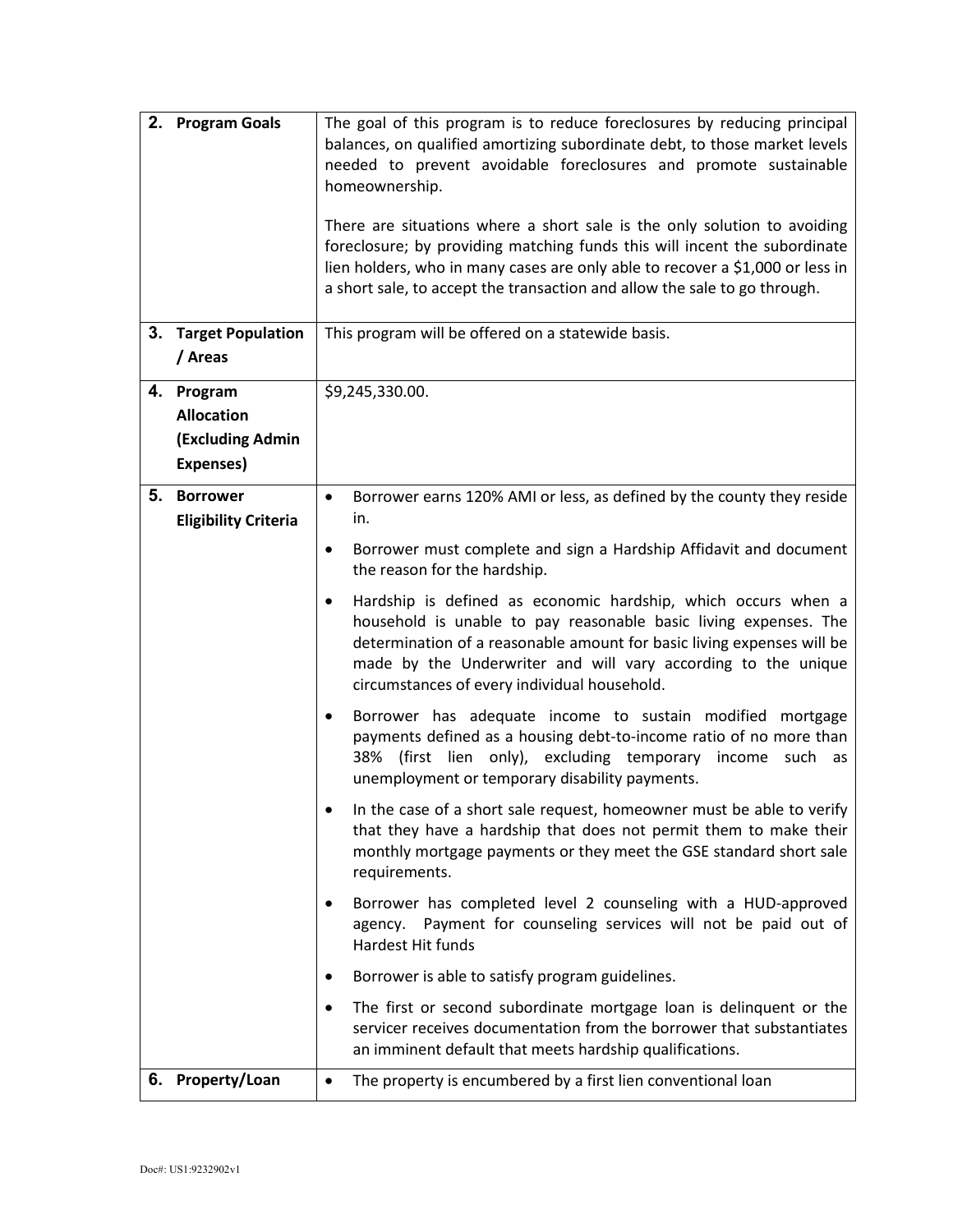|             | <b>Eligibility Criteria</b>                                                                                                                              | Property must be single family residential 1-4 units, condominium, or<br>cooperative.                                                                                                                                              |  |
|-------------|----------------------------------------------------------------------------------------------------------------------------------------------------------|------------------------------------------------------------------------------------------------------------------------------------------------------------------------------------------------------------------------------------|--|
|             |                                                                                                                                                          | The total mortgage indebtedness cannot exceed the GSE conforming<br>٠<br>limit of \$729,750.                                                                                                                                       |  |
|             |                                                                                                                                                          | The property securing the mortgage loan must not be abandoned,<br>$\bullet$<br>vacant, condemned or in a serious state of disrepair.                                                                                               |  |
|             |                                                                                                                                                          | The subject property is the borrower's principal residence and the<br>$\bullet$<br>property is located in California.                                                                                                              |  |
|             |                                                                                                                                                          | HELOCs with required monthly payments (amortized or interest only)<br>$\bullet$<br>may be considered. Documentation that these loans have been closed<br>and reconveyed if C2MPRP assistance is provided will be required.         |  |
|             | 7. Program<br>Borrower's property is subject to a foreclosure trustee sale (does not<br>$\bullet$<br>apply to short sale requests).<br><b>Exclusions</b> |                                                                                                                                                                                                                                    |  |
|             |                                                                                                                                                          | Hardship caused by voluntary resignation of employment.<br>٠                                                                                                                                                                       |  |
|             |                                                                                                                                                          | Second mortgages eligible for 2MP or 2LP.<br>$\bullet$                                                                                                                                                                             |  |
|             |                                                                                                                                                          | Borrower fails to satisfy underwriting guidelines.<br>٠                                                                                                                                                                            |  |
|             |                                                                                                                                                          | Homeowner in an "active" bankruptcy is ineligible for assistance<br>٠<br>consideration. Homeowners who have previously filed bankruptcy are<br>eligible for consideration with proof of court order "Dismissal" or<br>"Discharge". |  |
|             | 8. Structure of<br>Assistance                                                                                                                            | The assistance will not be structured as a loan since there will always be at<br>least a 40/60 match from the lender.                                                                                                              |  |
| 9.          | <b>Per Household</b>                                                                                                                                     | The lower of 2 limiting guidelines:                                                                                                                                                                                                |  |
|             | <b>Assistance</b>                                                                                                                                        | Maximum of \$50,000; or amount which, with the match, lowers CLTV to<br>107%.                                                                                                                                                      |  |
|             |                                                                                                                                                          | It is expected that the average assistance will be approximately \$25,000.                                                                                                                                                         |  |
|             | 10. Duration of<br><b>Assistance</b>                                                                                                                     | The assistance will be a onetime payment.                                                                                                                                                                                          |  |
|             | 11. Estimated<br><b>Number of</b><br>Participating<br><b>Households</b>                                                                                  | Approximately 370                                                                                                                                                                                                                  |  |
| 12. Program | Inception/<br><b>Duration</b>                                                                                                                            | The Program will launch within 90 days of Treasury approval and will be<br>available for approximately 2-3 years, until funds are exhausted. Any<br>funds remaining on hand on December 31, 2017 will be returned to<br>Treasury.  |  |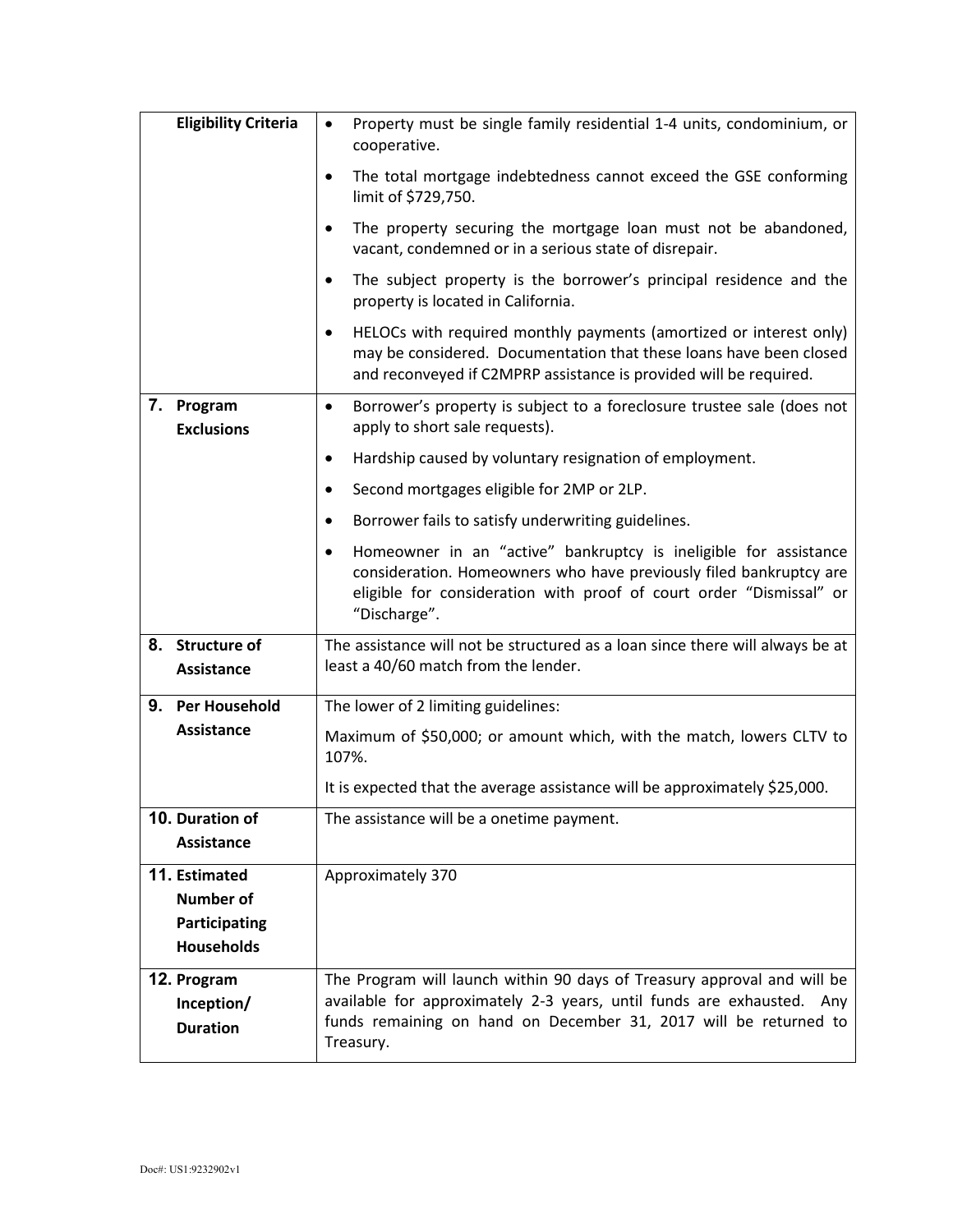| 13. Program<br>Interactions with<br><b>Other HFA</b><br><b>Programs</b>    | C2MPRP cannot be utilized with other Keep Your Home California<br>programs except for the Unemployment Mortgage Assistance program.<br>Recipients of the C2MPRP program shall be notified in writing that their<br>participation in that program will disqualify them from participating in any<br>other Keep Your Home California program except the Unemployment<br>Mortgage Assistance Program. |  |
|----------------------------------------------------------------------------|----------------------------------------------------------------------------------------------------------------------------------------------------------------------------------------------------------------------------------------------------------------------------------------------------------------------------------------------------------------------------------------------------|--|
| 14. Program<br>Interactions with<br><b>HAMP</b>                            | C2MPRP complements and leverages HAMP $1st$ mortgage modifications<br>since reduction or elimination of the $2nd$ liens will enable many borrowers<br>to qualify for a HAMP modification.                                                                                                                                                                                                          |  |
| 15. Program Leverage<br>with Other<br><b>Financial</b><br><b>Resources</b> | Participating lenders will be required to write down 60% of the overall<br>principal reduction (in the case of a short sale, lender will forgive debt up<br>to 60%) calculated and approved by C2MPRP Underwriting, and C2MPRP<br>shall pay the lender the remaining 40% as a subsidy. The lender will<br>provide modification of the Note to reflect 100% of the overall principal<br>reduction.  |  |
| 16. Qualify as an<br><b>Unemployment</b><br>Program                        | ⊠ No<br>$\Box$ Yes                                                                                                                                                                                                                                                                                                                                                                                 |  |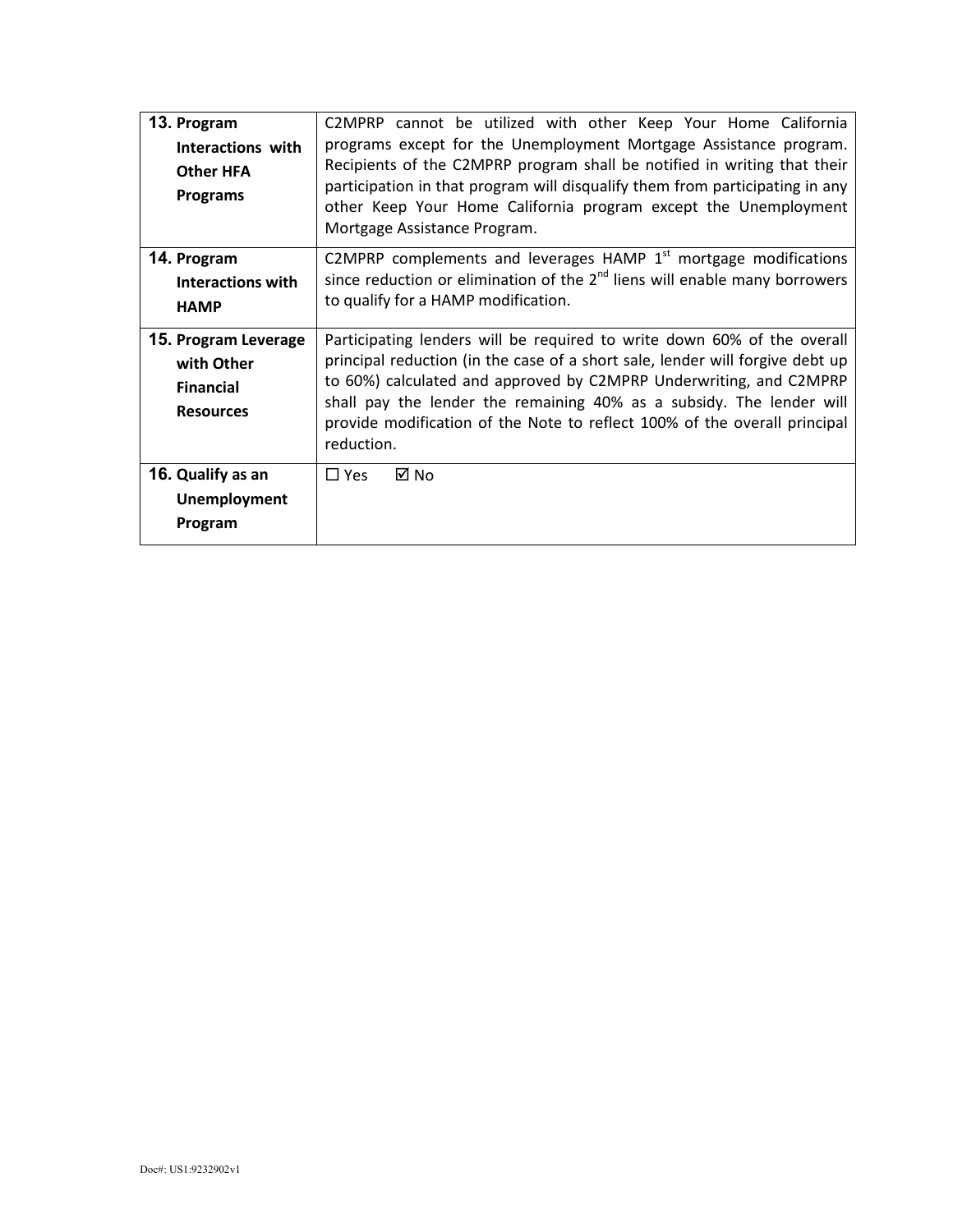## **California Housing Finance Agency Mortgage Assistance Corporation ("CalHFA MAC")**

**Los Angeles Housing Department ("LAHD") Principal Reduction Program**

**Summary Guidelines**

**Program was unfunded as of February 27, 2014.**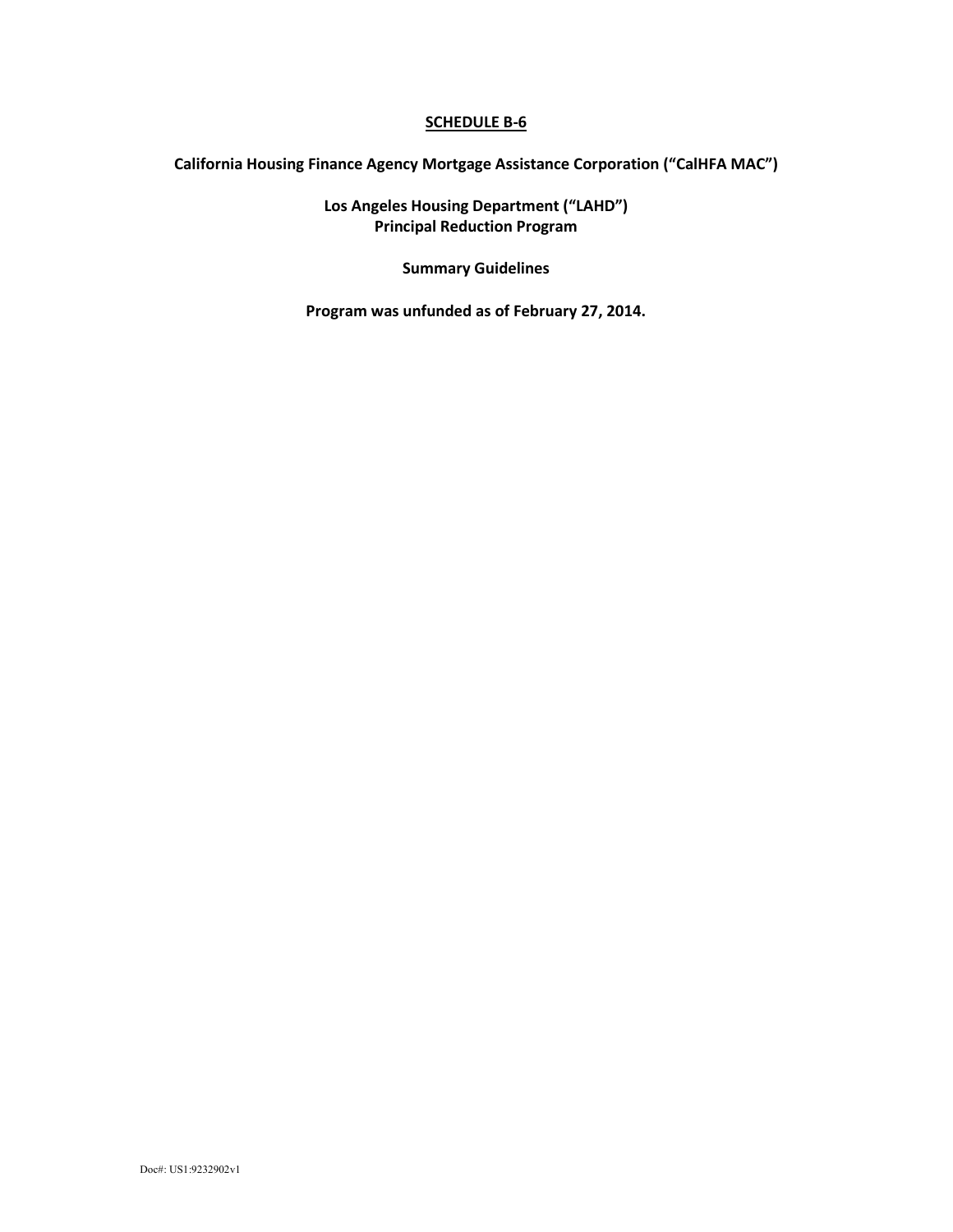## **California Housing Finance Agency Mortgage Assistance Corporation ("CalHFA MAC")**

**NeighborWorks® Sacramento Short Sale Gateway Program**

**Program was unfunded as of September 20, 2013.**